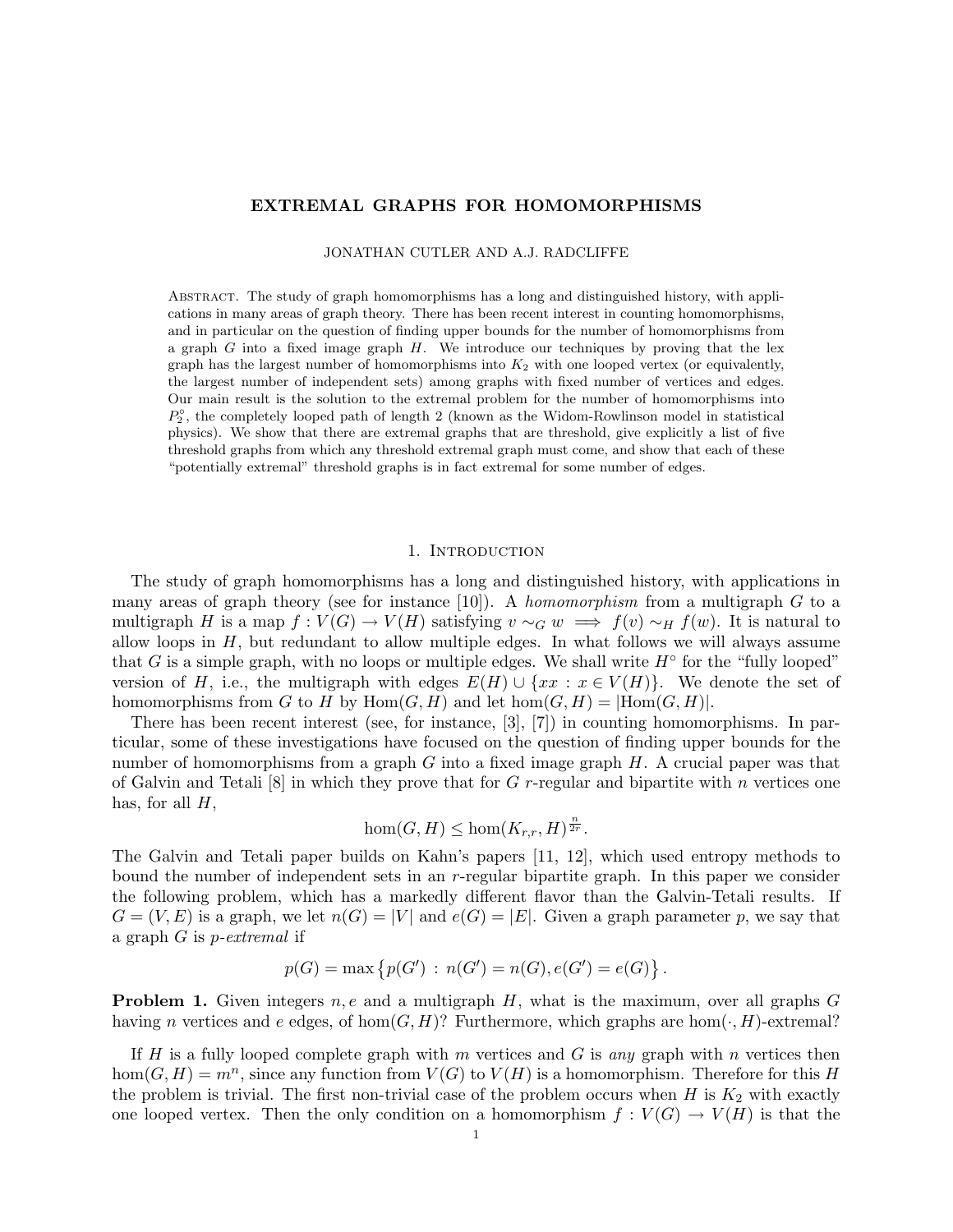inverse image of the unlooped vertex be an independent set. Giving an upper bound on hom $(G, H)$ is then equivalent to giving an upper bound on the number of independent sets in G.

Another vein of much research is the case when  $H$  is a complete graph on  $q$  vertices with no loops. Since a homomorphism from a graph G to  $K_q$  is simply a proper q-coloring of G, Problem 1 becomes a question about which graph on  $n$  vertices and  $e$  edges has the maximum number of proper q-colorings. This question was first posed, independently, by Linial [16] and Wilf [20]. Lazebnik [15] was able to completely resolve the case  $q = 2$  and much work has gone into other cases (see [17] for a more comprehensive history). Recently, Loh, Pikhurko, and Sudakov [17] provided an asymptotic answer for general  $q$  using a clever application of Szemerédi's Regularity Lemma.

If we insist that  $H$  is fully looped then the first interesting case is a fully looped path of length 2, a graph we denote  $P_2^{\circ}$ .



FIGURE 1. The graph  $P_2^{\circ}$ 

Our main result is a tight upper bound on  $hom(G, P_2^{\circ})$ . In the language of statistical physics a homomorphism  $f \in \text{Hom}(G, P_2^{\circ})$  is called a *state of the Widom-Rowlinson model* on G. For this reason we write  $wr(G)$  for  $hom(G, P_2^{\circ})$ . This model has been extensively studied (see, e.g., [4], [9]), but as far as we know our extremal problem has not been discussed before now.

Somewhat surprisingly there are a variety of graphs which are wr-extremal, although they can be broadly categorized as either "lex-like" or "colex-like". The lexicographic and colexocographic orders are defined on (among other places) the set of subsets of  $[n] = \{1, 2, \ldots, n\}$ . The lex order is defined by  $A \leq_L B$  if  $\min(A \triangle B) \in A$ , whereas the colex order is defined by  $A \leq_C B$  if  $\max(A \triangle B) \in B$ . If we restrict to subsets of size 2 then we have orderings on the edges of  $K_n$ . The first few edges in the lex order are  $\{1, 2\}$ ,  $\{1, 3\}$ ,  $\{1, 4\}$ ,  $\{1, 5\}$ , ...,  $\{2, 3\}$ ,  $\{2, 4\}$ , .... The first few edges in the colex order are  $\{1, 2\}$ ,  $\{1, 3\}$ ,  $\{2, 3\}$ ,  $\{1, 4\}$ ,  $\{2, 4\}$ ,  $\{3, 4\}$ ,  $\{1, 5\}$ , .... We define the lex graph  $\mathcal{L}(n, e)$  (respectively the colex graph  $\mathcal{C}(n, e)$ ) to be the graph having vertex set [n] and edge set consisting of the initial segment in the lex ordering (respectively the colex ordering) of size e. The extremal examples are, in a natural sense, very close either to  $\mathcal{C}(n, e)$  or  $\mathcal{L}(n, e)$ . We give the exact extremal graphs in Section 5.

Our proof involves first showing that we may assume that an extremal graph is a *threshold graph*. We discuss the definition and properties of threshold graphs in Section 2. We use a compression argument, and we discuss the relevant compression in the same section.

Before we give the proof of our main theorem we use the techniques of our proof to show that  $\mathcal{L}(n, e)$  has the largest number of independent sets among all graphs on n vertices with e edges. This is the content of Section 3. While this result is a corollary of the Kruskal-Katona theorem [14, 13], we believe that seeing this example first will help in understanding the main proof. The remainder of the paper is devoted to a proof that the maximum value of  $wr(G)$  among graphs on n vertices having e edges is achieved by some graph coming from one of five families. These families have at most one member for a given n and e. In Section 4 we show that again we can use the compression from Section 3, and that we may assume our extremal graph is threshold. In Section 5 we introduce and discuss the five families. In Section 6 we state some lemmas, and use them to prove the main theorem, and the last section consists of proofs of these, rather technical, lemmas.

There are a variety of natural questions arising from this work that it seems interesting to resolve. For instance it is also very natural to consider the extremal problem for weighted homomorphisms. Even in the case of the easier result about independent sets, the extension to counting weighted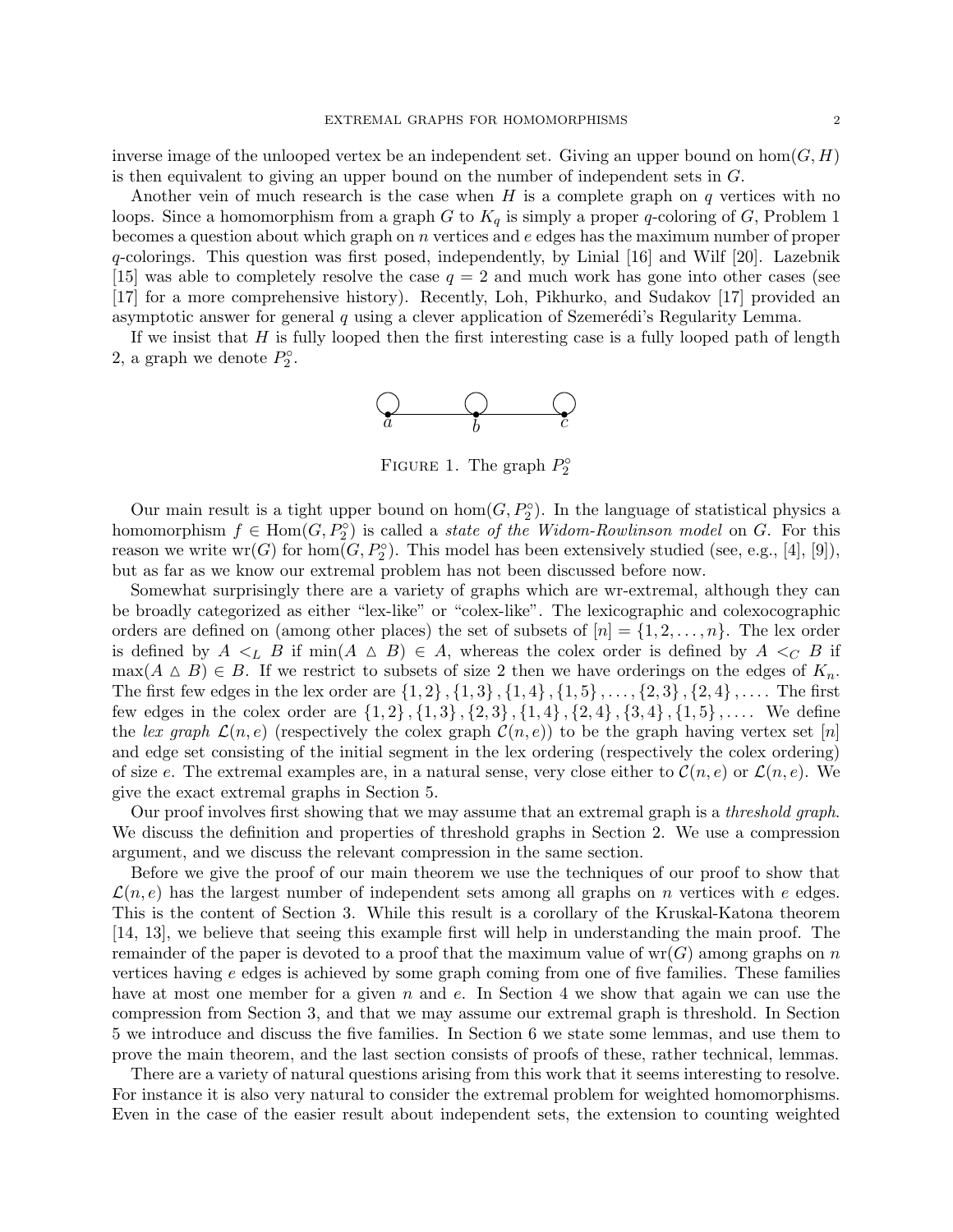independent sets does not seem to be known. It also seems likely the the techniques of Loh, Pikhurko, and Sudakov [17] might answer the question of when the wr-extremal graph switches from being "lex-like" to being a colex graph.

We refer the reader to [1] and [2] for any terminology not defined herein.

## 2. Threshold and Quasi-Threshold Graphs

In analyzing the structure of wr-extremal graphs it turns out that it is helpful to think about threshold graphs and quasi-threshold graphs. We define both of these classes in this section and prove some elementary facts about them. Both classes have been extensively studied—see, for instance, [18].

**Definition.** A simple graph G is a threshold graph if there exists a function  $w: V(G) \to \mathbb{R}$  and a threshold  $t \in \mathbb{R}$  such that  $x \sim_G y$  if and only if  $w(x) + w(y) \ge t$ .

There are many ways to characterize threshold graphs; we include here a statement only of what we will need. A vertex x in a graph G is called *dominating* if  $\{x\} \cup N(x) = V(G)$ .

**Lemma 2.1.** If G is a threshold graph then it can be formed from  $K_1$  by successively adding either an isolated vertex or a dominating vertex. Thus for all threshold graphs G there exists a total ordering  $\langle$  on  $V(G)$  and a function  $c: V(G) \to \{0,1\}$  such that

$$
x \sim_G y
$$
 if and only if  $c(\min(x, y)) = 1$ .

We call  $c(v)$  the code of v. This code is unique up to changing the code of the first vertex.

*Proof.* See [5].  $\Box$ 

Notice that the codes of vertices from the beginning of the sequence are the most relevant. If our code is  $(c_1, c_2, \ldots, c_n)$ , then whether vertex  $v_i$  is adjacent to  $v_j$  is determined, if  $i < j$ , by  $c_i$ . In particular, the value  $c_n$  has no effect on the graph. One can think of constructing the graph from right to left: first we put down  $v_n$ , then we put down  $v_{n-1}$ , joined to  $v_n$  or not according to the value of  $c_{n-1}$ . We continue in this way, adding vertices and joining them to all or none of the vertices added so far.

We will often need to exhibit threshold graphs concisely. For this purpose we will use a diagram such as the one below, in which + stands for vertices with code 1 and − for vertices with code 0. The last vertex we denote by • since its code is irrelevant.

− − + + + − − − + + − − •

Thus minuses are only adjacent to plusses to their left, while plusses are adjacent to every vertex to their right and also plusses on their left. We give a precise definition of threshold graphs with a given code below. First, for completeness we introduce our notation for the join and union of graphs.

**Definition.** The join of graphs G and H, denoted  $G \vee H$ , is the graph with vertex set  $V(G) \cup V(H)$ and edge set  $E(G) \cup E(H) \cup \{xy : x \in V(G) \text{ and } y \in V(H)\}.$  The disjoint union of G and H, denoted  $G \cup H$ , has vertex set  $V(G) \cup V(H)$  and edge set  $E(G) \cup E(H)$ .

For instance  $++++--- - \bullet$  is  $K_4 \vee E_6$ , whereas  $--- - - + + + \bullet$  is  $K_4 \cup E_6$ . In general we can define, as follows, a threshold graph based on any finite sequence of 0s and 1s.

**Definition.** Given a sequence  $\sigma = (\sigma_i)_{i=1}^n$  with  $\sigma_i \in \{0,1\}$ , we inductively define the *threshold* graph with code  $\sigma$  by setting  $T()$  to be the null graph, and, for  $\sigma$  of length at least 1,

$$
T(\sigma) = \begin{cases} v_1 \vee T(\sigma_2, \sigma_3, \dots, \sigma_n) & \text{if } \sigma_1 = 1 \\ v_1 \cup T(\sigma_2, \sigma_3, \dots, \sigma_n) & \text{if } \sigma_1 = 0 \end{cases}
$$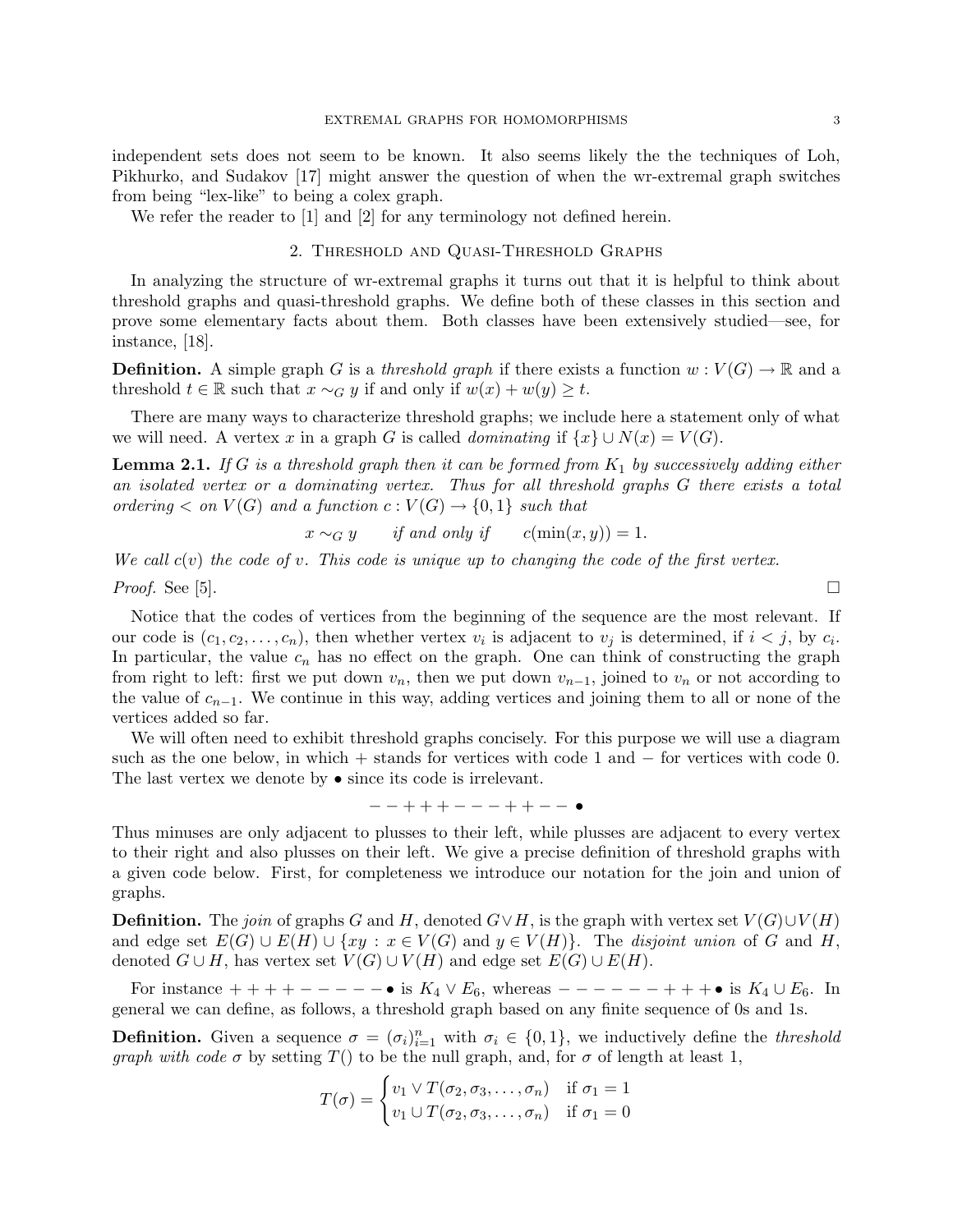We will write expressions such as  $1^a0^b1^c\ldots$  for the sequence consisting of a sequence of a 1s, b 0s, c 1s, etc. Also, given sequences  $\sigma$  and  $\tau$ , we write  $\sigma.\tau$  for their concatenation.

**Example.** The graph  $T(1^n)$  is  $K_n$ ,  $T(0^n) = E_n$ , and  $T(1^n0^b)$  is the join of  $K_a$  and  $E_b$ . This last graph is called a *split graph*. Note also that  $T(0) = T(1)$  is the unique one vertex graph, and in general  $T(\sigma,0) = T(\sigma,1)$  for all sequences  $\sigma$ . It is easy to check that the lex graph  $\mathcal{L}(n,e)$  is a threshold graph with code

$$
++++++++++----(+)----\bullet
$$

where the optional parenthetical plus can be located anywhere amongst the minuses. Likewise, the colex graph  $\mathcal{C}(n, e)$  is a threshold graph with code:

$$
---------++++++(-)+++++\bullet
$$

where again the optional parenthetical minus can be located anywhere amongst the plusses. The correspondence between the code above and the vertices  $\{1, 2, 3, \ldots, n\}$  of  $\mathcal{C}(n, e)$  requires a little explanation. The vertices having code 0 (the minus signs above) are vertices  $k, k+1, \ldots, n$  for some k, and those with code 1 are  $1, 2, \ldots, k-1$ . Exactly the same correspondence holds for  $\mathcal{L}(n, e)$ .

The second class of graphs we consider is the broader class of quasi-threshold graphs.

**Definition.** A graph G is quasi-threshold if for all  $x, y \in V(G)$  with  $x \sim y$  either

$$
N[x] \subseteq N[y] \qquad \text{or} \qquad N[y] \subseteq N[x],
$$

where we write  $N[x]$  for the closed neighborhood of x, i.e.,  $N[x] = N(x) \cup \{x\}$ .

We note that the set of threshold graphs is a proper subset of the set of quasi-threshold graphs since, for example,  $K_2 \cup K_2$  is quasi-threshold but not threshold. As with threshold graphs, quasithreshold graphs have many names and many characterizations. Most relevantly here they have an inductive description similar to that in Lemma 2.1. For completeness we give the proof here, though the result is standard.

# **Lemma 2.2.** A graph G is quasi-threshold if and only if it is either  $K_1$ , a non-trivial disjoint union of two quasi-threshold graphs, or a join of the form  $K_1 \vee G'$  where  $G'$  is a quasi-threshold graph.

Proof. If the graph is constructed as above, it is easy to check that it is quasi-threshold. We prove the other implication by induction on the number of vertices in a quasi-threshold graph  $G = G(n)$ . If G has one vertex, the claim is trivial. If G has more than one component then clearly each component is quasi-threshold, and we are done. Otherwise we may assume that G is connected. It suffices to prove that G has a dominating vertex, i.e., a vertex adjacent to all other vertices in  $G$ , since then it is of the form  $K_1 \vee G'$ , and G' is quasi-threshold since it is an induced subgraph of G. Suppose then that  $G$  does not have a dominating vertex and let  $x$  be a vertex of maximum degree in G. Since x is not a dominating vertex, there must be some vertex y such that  $x \nsim y$ . Since G is connected, there is an x, y-path in H. Let P be an x, y-path of minimum length, and note that this length must be at least two since  $x \nsim y$ . Let  $x_1$  be the P-neighbor of x and  $x_2$  the P-neighbor of x<sub>1</sub> that is not x. Since G is quasi-threshold and  $x \sim x_1$ , either  $N[x] \subseteq N[x_1]$  or  $N[x_1] \subseteq N[x]$ , but  $d(x)$  was chosen to be maximum, so  $|N[x]| \geq |N[x_1]|$  and we cannot have  $N[x] \subsetneq N[x_1]$ . Therefore  $N[x_1] \subseteq N[x]$ . Since  $x_1 \sim x_2$ , x must be adjacent to  $x_2$ , contradicting the minimality of the path P. Thus x must be a dominating vertex.

We finish this section by introducing a compression which we will use later. Let  $G$  be any noncomplete graph, and let x and y be adjacent vertices in  $G$ . The choice of x and y defines a natural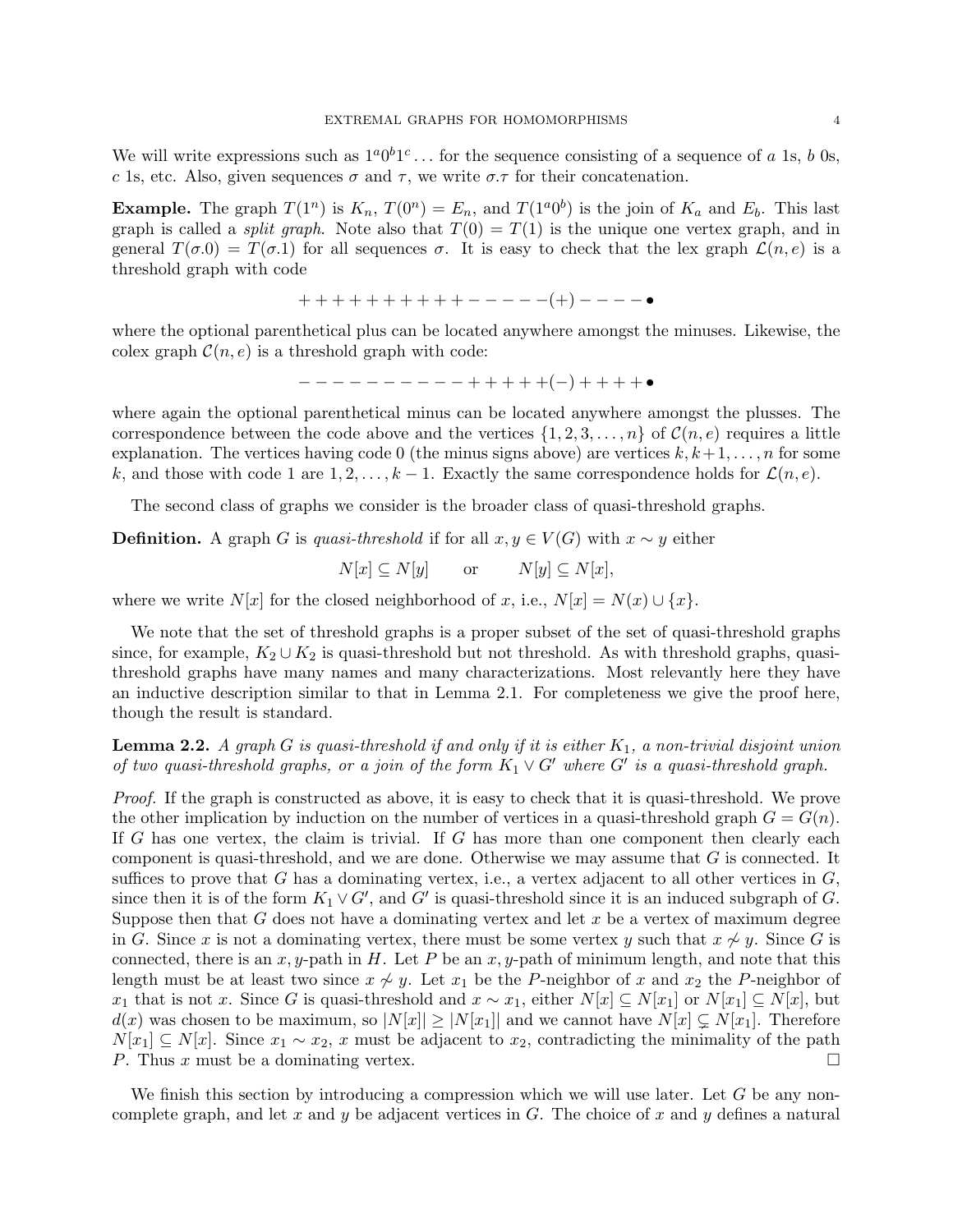partition of  $V(G \setminus \{x, y\})$  into four parts: vertices which are adjacent only to x, vertices adjacent only to  $y$ , vertices adjacent to both and vertices adjacent to neither. We write

$$
A_{x\bar{y}} = \{v \in V(G \setminus \{x, y\}) : v \sim x, v \not\sim y\},\
$$
  
\n
$$
A_{xy} = \{v \in V(G \setminus \{x, y\}) : v \sim x, v \sim y\},\
$$
and  
\n
$$
A_{\bar{x}y} = \{v \in V(G \setminus \{x, y\}) : v \not\sim x, v \sim y\}.
$$

**Definition.** The compression of G from x to y, denoted  $G_{x\rightarrow y}$ , is the graph obtained from G by deleting all edges between x and  $A_{x\bar{y}}$  and adding all edges from y to  $A_{x\bar{y}}$ .

We will use this compression to make our graphs "more threshold". It is relatively straightforward to prove that a graph with the property that no compression changes its isomorphism type is quasithreshold. Rather than prove this explicitly, we find it more convenient in the next lemmas to use the degree variance, or equivalently

$$
d_2(G) = \sum_{x \in V(G)} d^2(x),
$$

as a measure of how close we are to being threshold<sup>1</sup>.

**Lemma 2.3.** For any vertices  $x, y \in V(G)$  the graph  $G_{x\to y}$  satisfies  $e(G_{x\to y}) = e(G)$  and  $d_2(G_{x\to y}) \ge$  $d_2(G)$ . Moreover if x, y are such that  $N[x] \nsubseteq N[y]$  and  $N[y] \nsubseteq N[x]$  then  $d_2(G_{x\to y}) > d_2(G)$ .

*Proof.* In changing G into  $G_{x\to y}$  we have deleted  $|A_{x\bar{y}}|$  edges and added  $|A_{x\bar{y}}|$  edges, so  $e(G_{x\to y})$  =  $e(G)$ . For the rest, we let  $A_{x\bar{y}}, A_{xy}$ , and  $A_{\bar{xy}}$  be as defined as above, with  $|A_{x\bar{y}}|=a, |A_{xy}|=b$  and  $|A_{\bar{x}y}| = c$ . If  $x \sim y$  then

$$
d_2(G_{x \to y}) - d_2(G) = (a+b+c+1)^2 + (b+1)^2 - (a+b+1)^2 - (b+c+1)^2 = 2ac \ge 0;
$$

and if  $x \nsim y$  then

$$
d_2(G_{x \to y}) - d_2(G) = (a+b+c)^2 + b^2 - (a+b)^2 - (b+c)^2 = 2ac \ge 0.
$$

If  $N[x]$  and  $N[y]$  are incomparable then  $a, c > 0$  so  $d_2(G_{x \to y}) > d_2(G)$ .

**Corollary 2.4.** Suppose that  $G$  is a family of graphs on a fixed vertex set V such that for any  $G' \in \mathcal{G}$  and any  $x, y \in V$  with  $x \sim y$  we also have  $G'_{x \to y} \in \mathcal{G}$ . Suppose further that  $G$  satisfies

$$
d_2(G) = \max \left\{ d_2(G') \, : \, G' \in \mathcal{G} \right\}.
$$

Then G is quasi-threshold.

*Proof.* Suppose that there are  $x, y \in V$  with  $x \sim y$  and  $N[x]$ ,  $N[y]$  incomparable. Then, by hypothesis,  $G_{x\to y} \in \mathcal{G}$ , and, by the previous lemma,  $d_2(G_{x\to y}) > d_2(G)$ , contradicting the maximality of G with respect to  $d_2$ .

A very similar result is true if G is closed under all compressions  $G \mapsto G_{x \to y}$  (rather than only those for which  $x \sim y$ ). First we need a lemma which expresses the property of being threshold in terms of neighborhood inclusions.

**Lemma 2.5.** A graph is threshold if and only if for every two distinct vertices  $x, y$  of  $G$ , either  $N[x] \subseteq N[y]$  or  $N[y] \subseteq N[x]$ .

*Proof.* See, for instance, [5].  $\Box$ 

<sup>&</sup>lt;sup>1</sup>It was shown by Peled, Petreschi, and Sterbini in [19] that every  $d_2$ -extremal graph is of the form  $T(0^a1^b0^c1^d)$ or  $T(1^a 0^b 1^c 0^d)$  with min  $\{b, c, d\} \leq 1$ .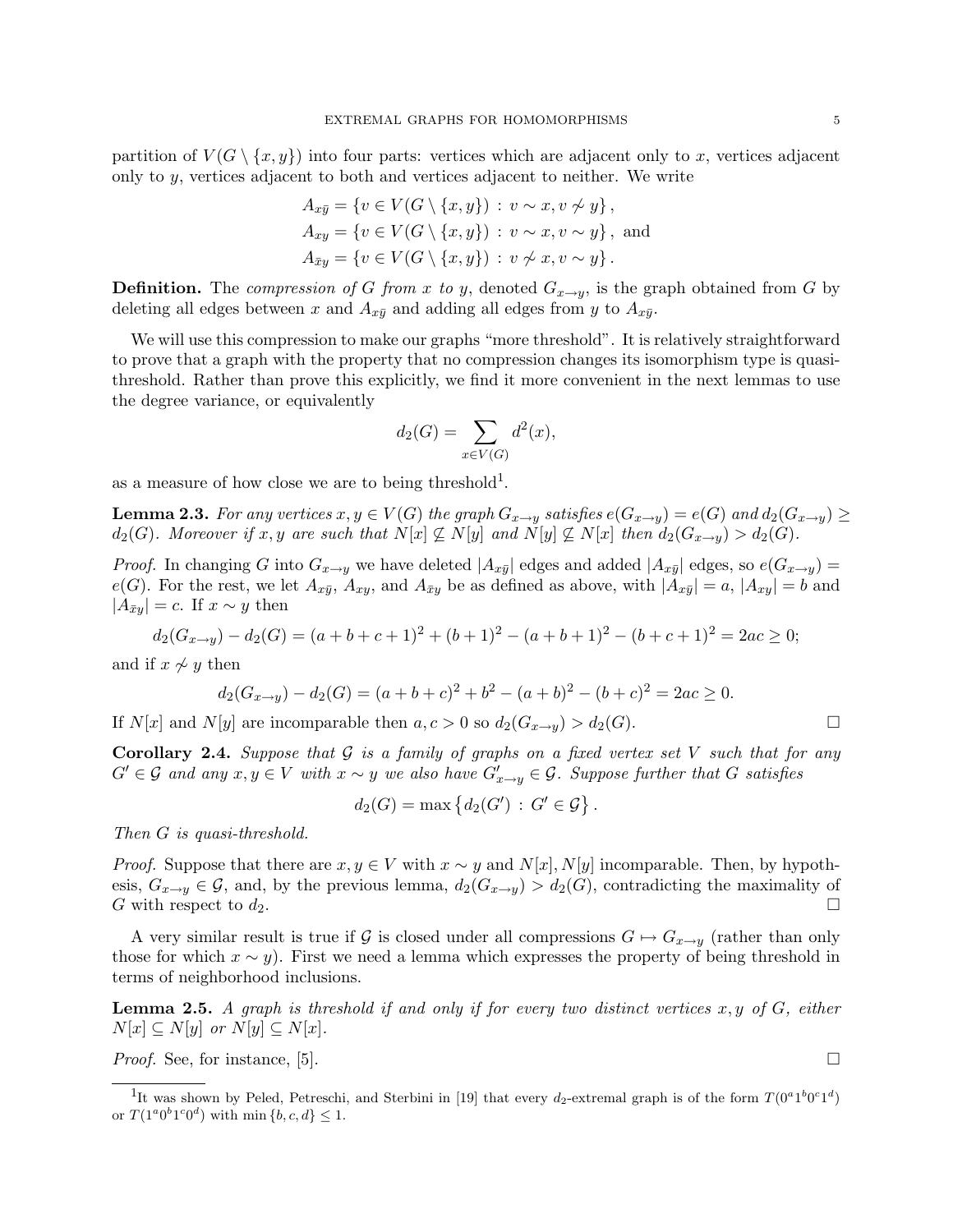**Lemma 2.6.** Suppose that G is a family of graphs on a fixed vertex set V such that for any  $G' \in \mathcal{G}$ and any  $x, y \in V$  we also have  $G'_{x \to y} \in \mathcal{G}$ . Suppose further that G satisfies

$$
d_2(G) = \max \left\{ d_2(G') : G' \in \mathcal{G} \right\}.
$$

Then G is threshold.

*Proof.* The proof of Lemma 2.3 shows that for all  $x, y \in V$  we have either  $N[x] \subseteq N[y]$  or  $N[y] \subseteq$  $N[x]$ . The result follows by Lemma 2.5.

#### 3. Estimating the number of Independent Sets

In this section we consider Problem 1 in the case where  $H$  is  $K_2$  with a loop on exactly one of the vertices. If 1 is the vertex with the loop, and 2 is the vertex without, then the only condition on a homomorphism  $f: V(G) \to V(H)$  is that  $f^{-1}(2)$  be an independent set in G. Thus we are trying to solve the following problem.

**Problem 2.** Given integers  $n, e$ , what is the maximum, over all graphs G having n vertices and e edges, of the number of independent set in  $G$ ? (We denote this number by  $i(G)$ .)

The answer to this problem is a corollary to the Kruskal-Katona theorem [14, 13] involving minimizing the shadow of a set system. This section provides an introduction to our techniques that will be employed in the case of the Widom-Rowlinson model.

We begin by proving that compressing, as per the previous section, does not decrease the number of independent sets in G.

**Lemma 3.1.** If G is a graph and x, y are distinct vertices of G then  $i(G) \leq i(G_{x\rightarrow y})$ .

*Proof.* Let us write  $I(G)$  for the collection of all independent sets in G. We will show that  $I \mapsto I \Delta$  $\{x, y\}$  is an injection from  $I(G) \setminus I(G_{x\to y})$  to  $I(G_{x\to y}) \setminus I(G)$ , and therefore  $|I(G)| \leq |I(G_{x\to y})|$ . So, let I be a set that is independent in G, but not in  $G_{x\rightarrow y}$ . Then I must contain y and a vertex in  $A_{x\bar{y}}$ , say z, since the only edges in  $G_{x\to y}$  that are not in G are between y and  $A_{x\bar{y}}$ . Further, note that  $x \notin I$  since  $xz \in E(G)$ . We want to show that  $I' = I \Delta \{x, y\}$  is independent in  $G_{x \to y}$ . It is certainly true that  $I' \setminus \{x\} = I \setminus \{y\}$  is independent in  $G_{x \to y}$ , and x is not adjacent in  $G_{x \to y}$  to any vertex outside of  $A_{xy}$ . Thus, if I' contained an edge, it would be between x and  $A_{xy}$ , which would imply that I contained an edge between y and  $A_{xy}$ , a contradiction. Finally, we note that I' is not independent in G since it contains both x and z, and  $xz \in E(G)$ .

We now apply the compression technique of Section 2 to show that we may assume that the extremal graph for  $i(G)$  is a threshold graph.

**Lemma 3.2.** Let n, e be non-negative integers and suppose that  $G_1$  is a graph having n vertices and e edges such that

$$
i(G_1) = \max \{ i(G') : n(G') = n \text{ and } e(G') = e \}.
$$

Then there exists a threshold graph G having the same number of vertices, edges, and independent sets as  $G_1$ .

*Proof.* Define G to be the set of all *i*-extremal graphs with the same vertex set as  $G_1$ , and the same number of edges as  $G_1$ . I.e.,

$$
\mathcal{G} = \{ G' : V(G') = V(G_1), e(G') = e, \text{ and } i(G') = i(G_1) \}
$$

.

By Lemma 3.1, if  $G' \in \mathcal{G}$  and  $x, y \in V(G')$  then  $i(G'_{x \to y}) \geq i(G')$ . Since, however,  $G'$  is *i*-extremal we also have  $i(G'_{x\to y}) \leq i(G')$ . Thus  $G'_{x\to y} \in \mathcal{G}$ . We have shown that  $\mathcal{G}$  satisfies the hypotheses of Lemma 2.6, and therefore any  $G \in \mathcal{G}$  with  $d_2(G) = \max \{d_2(G') : G' \in \mathcal{G}\}\$ is threshold, and hence satisfies the conclusion of the lemma.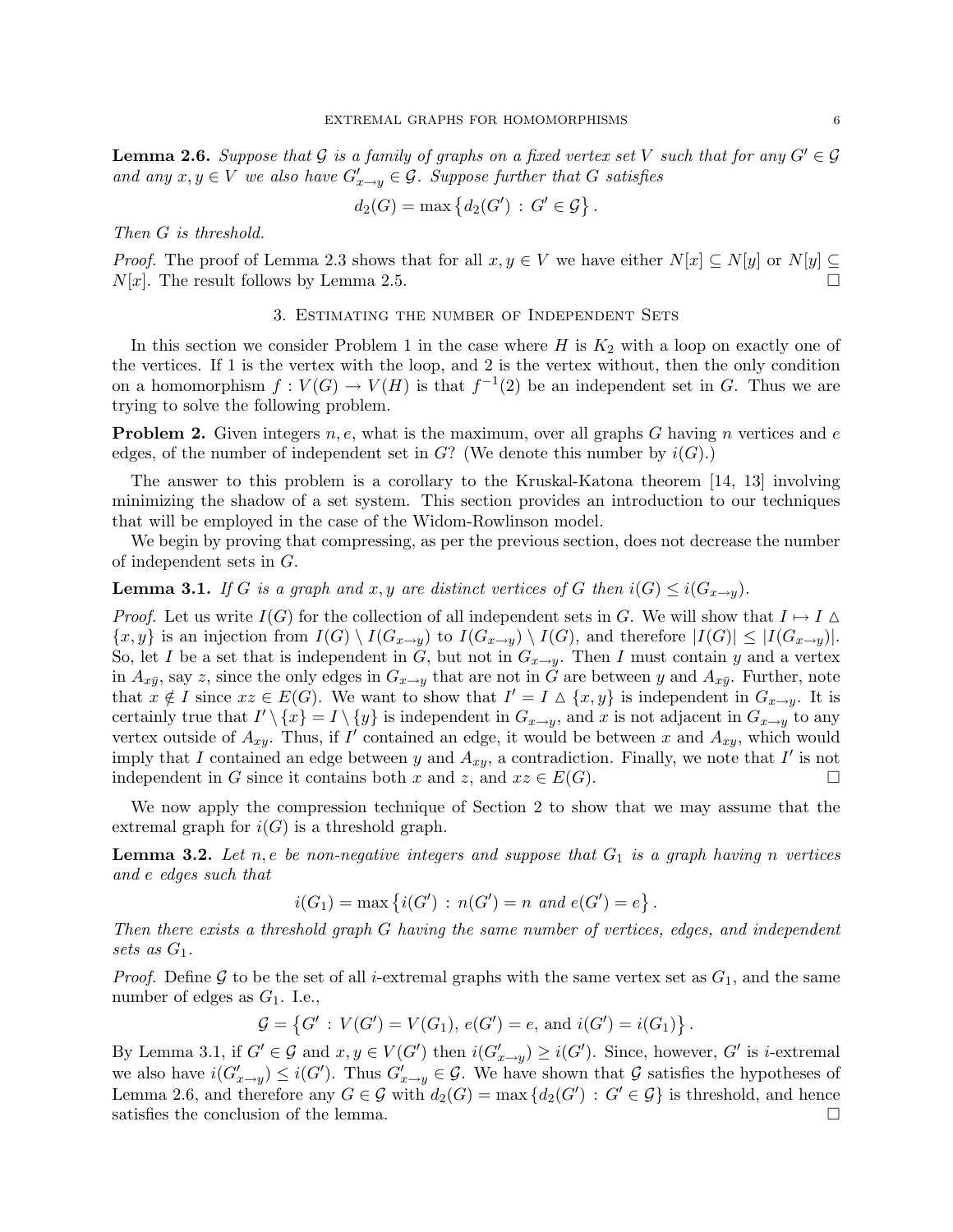One nice characteristic of threshold graphs is that the number of independent sets is relatively easy to count. The following definition allows us to talk easily about how to calculate  $i(G)$  where G is threshold.

**Definition.** We define, for  $\sigma$  a finite  $\{0, 1\}$ -sequence, a function  $F_{\sigma} : \mathbb{N} \to \mathbb{N}$  inductively as follows. We let  $F_0(k) = 2k$  and  $F_1(k) = k + 1$  for all  $k \in \mathbb{N}$ . For  $|\sigma| >$  we define

$$
F_{s_1s_2\ldots s_k}=F_{s_1}\circ F_{s_2}\circ\cdots\circ F_{s_k}.
$$

If  $\sigma$  is the empty sequence then we define  $F_{\sigma}$  to be the identity function.

**Lemma 3.3.** For all  $\sigma$  the function  $F_{\sigma}$  is a strictly increasing affine function with integer coefficients. If  $G = T(\sigma)$  is a threshold graph, we have  $i(G) = F_{\sigma}(1)$ .

*Proof.* The first statement is easy to prove by induction on  $|\sigma|$ . The claim about  $i(G)$  is certainly true if G has 1 vertex; G in that case has 2 independent sets while  $F_0(1) = F_1(1) = 2$ . If  $\sigma = 0.\sigma'$ then, letting  $G' = T(\sigma')$ , we have  $i(G) = 2i(G')$ . [We have added an isolated vertex to G'.] Thus

$$
i(G) = 2i(G') = 2F_{\sigma'}(1) = F_0 \circ F_{\sigma'}(1) = F_{\sigma}(1).
$$

Similarly, if  $\sigma = 1 \sigma'$  then  $i(G) = i(G') + 1$ . [We have added a dominating vertex to G' and the only independent set containing this vertex has size 1.] So

$$
i(G) = i(G') + 1 = F_{\sigma'}(1) + 1 = F_1 \circ F_{\sigma'}(1) = F_{\sigma}(1).
$$

Now we are ready to show that  $\mathcal{L}(n, e)$  has at least as many independent sets as any graph on n vertices and e edges.

**Theorem 3.4.** If G is a graph on n vertices and e edges, then

$$
i(G) \leq i(\mathcal{L}(n, e)).
$$

Proof. We clearly may assume that G has

$$
i(G) = \max \{i(G') : n(G') = n \text{ and } e(G') = e\},
$$

and therefore, by Lemma 3.2, we may assume that G is threshold. Say  $G = T(\sigma)$ . We will show that  $\sigma$  cannot be of the form  $\phi.01.\psi.10.\rho$  (even if one or all of  $\phi$ ,  $\psi$ , or  $\rho$  are empty). If so we will compare G to  $G' = T(\sigma')$  where  $\sigma' = \phi.10.\psi.01.\rho$ . It is easy to check that  $e(G') = e(G)$ , and we will show that  $i(G') > i(G)$ , contradicting the *i*-maximality of G. We will then show that the only threshold graphs whose codes do not contain this pattern are lex graphs.

Suppose then that  $\sigma$  has this form. By Lemma 3.3 we have

$$
i(G) = F_{\sigma}(1) = F_{\phi} \circ F_{01} \circ F_{\psi} \circ F_{10} \circ F_{\rho}(1)
$$
  

$$
i(G') = F_{\sigma'}(1) = F_{\phi} \circ F_{10} \circ F_{\psi} \circ F_{01} \circ F_{\rho}(1).
$$

Now every  $F_{\sigma}$  is strictly increasing, so  $i(G') > i(G)$  if and only if

$$
F_{10} \circ F_{\psi} \circ F_{01} \circ F_{\rho}(1) > F_{01} \circ F_{\psi} \circ F_{10} \circ F_{\rho}(1).
$$

Let us denote  $F_{\rho}(1)$  by s. By Lemma 3.3 the function  $F_{\psi}$  is a strictly increasing affine function, say  $F_{\psi}(k) = ak + b$  for some constants a, b with  $a > 0$ . Thus

$$
F_{10} \circ F_{\psi} \circ F_{01}(s) - F_{01} \circ F_{\psi} \circ F_{10}(s) = F_{10} \circ F_{\psi}(2s+2) - F_{01} \circ F_{\psi}(2s+1)
$$
  
=  $F_{10}(a(2s+2) + b) - F_{01}(a(2s+1) + b)$   
=  $2a(2s+2) + 2b + 1 - (2a(2s+1) + 2b + 2)$   
=  $2a - 1 > 0$ .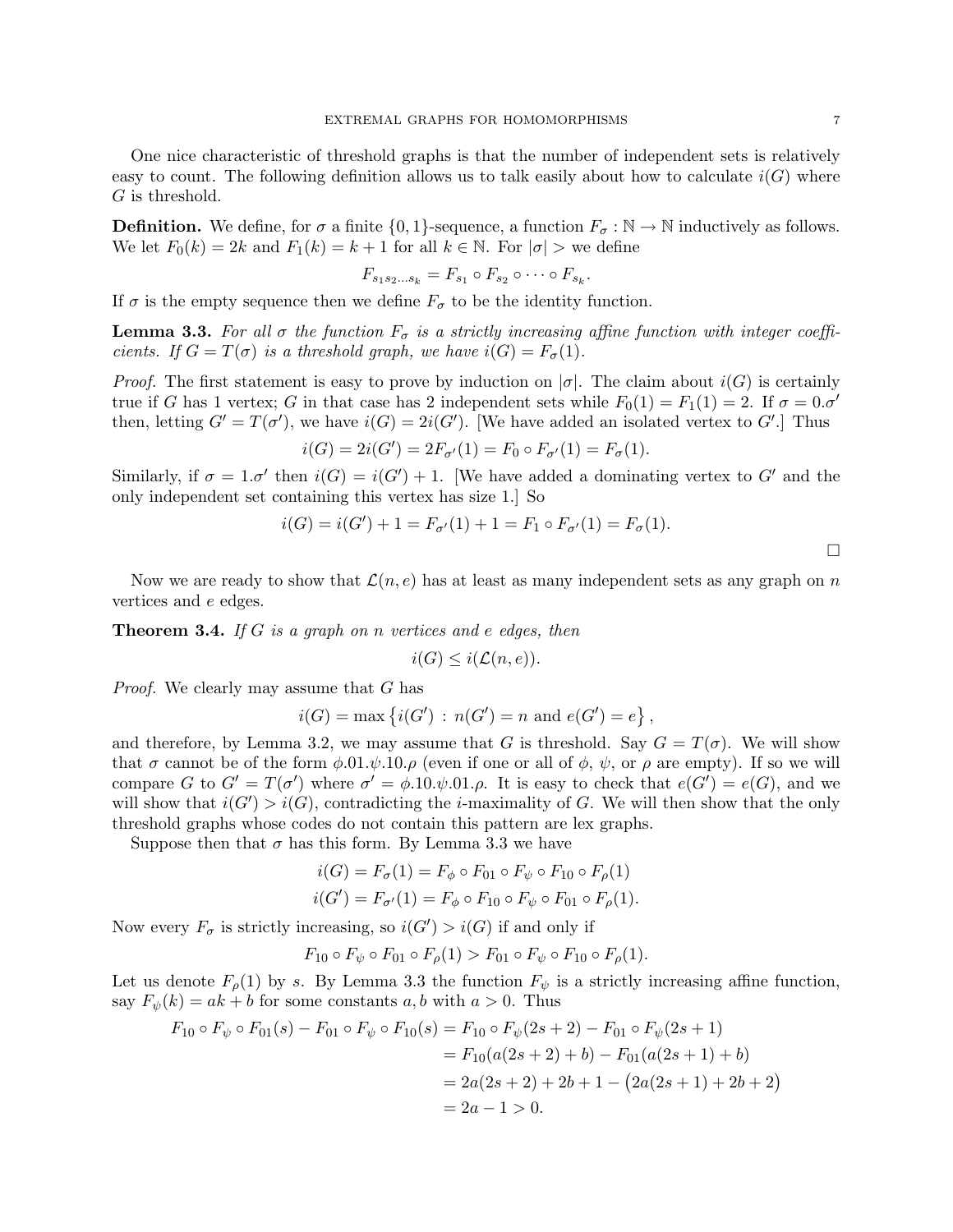Hence under this hypothesis  $i(G') > i(G)$ , and G is not *i*-maximal.

We will call a 01 substring a rise, and a 10 substring a fall. We have shown that  $\sigma$  does not have a rise followed by a (disjoint) fall. We wish to show that  $\sigma$  is the code of a lex graph. Without loss of generality we may suppose that  $\sigma_n = 0$ , since the value of  $\sigma_n$  doesn't change the graph. Suppose first that  $\sigma$  has no rises; in that case  $\sigma$  is of the form  $1^a0^b$  for some non-negative  $a, b$  and hence G is a lex graph. Otherwise we look for the first rise, and split  $\sigma$  there:  $\sigma = \phi' \cdot 01 \cdot \psi' = \phi \cdot \psi$ , where  $\phi = \phi'$ . O and  $\psi = 1.\psi'$ . Since  $\phi$  does not contain a rise it is of the form  $1^a 0^b$  with  $a \geq 0, b \geq 1$ . Also, by the condition on  $\sigma$  we know that  $\psi'$  does not contain a fall; since  $\sigma_n = 0$  this implies that  $\psi = 0^c$  for some  $c \ge 0$ . Hence  $\sigma = 1^a 0^b 10^c$  is the code for a lex graph.

## 4. ESTIMATING  $wr(G)$

Let us now consider the case of our problem where the image graph  $H$  is  $P_2^{\circ}$ . A homomorphism  $\phi \in \text{Hom}(G, P_2^{\circ})$  is determined by the two sets  $A = \phi^{-1}(\{a\})$  and  $C = \phi^{-1}(\{c\})$ . The condition on these sets is simply that  $E[A, C] = \emptyset$ . Equivalently, there is a complete bipartite subgraph in G with bipartition  $(A, C)$ . [There are a few subtleties to this correspondence, which we address in the proof of Lemma 6.7.]

We will show that the same compression  $G \mapsto G_{x \to y}$  does not decrease the number of homomorphisms to  $P_2^{\circ}$ , provided that  $x \sim y$ . It may well be that the restriction to  $x \sim y$  is unnecessary, but we don't know a simple proof covering the other case. This lemma will show that we may take our wr-extremal graphs to be quasi-threshold. We later give an argument proving that we may take them to be threshold. As a reminder, we write  $wr(G)$  for  $hom(G, P_2^{\circ}).$ 

Lemma 4.1. If  $x \sim y$ , then wr $(G_{x\to y}) \geq \text{wr}(G)$ .

*Proof.* Suppose that  $\phi \in \text{Hom}(G, P_2^{\circ}) \setminus \text{Hom}(G_{x \to y}, P_2^{\circ})$ . Since the only edges that are in  $G_{x \to y}$ and not in G are between y and  $A_{x\bar{y}}$ , it must be the case that there exists a  $z \in A_{x\bar{y}}$  such that either  $\phi(y) = a$  and  $\phi(z) = c$ , or  $\phi(y) = c$  and  $\phi(z) = a$ . Without loss of generality, assume that the former case holds. Since xz and xy are both edges in  $G, \phi(x)$  must be b. Consider the map  $\phi'$  defined by  $\phi'(y) = \phi(x)$ ,  $\phi'(x) = \phi(y)$  and  $\phi' = \phi$  on all other vertices. Note that  $\phi' \in \text{Hom}(G_{x \to y}, P_2^{\circ}) \setminus \text{Hom}(G, P_2^{\circ})$  and thus the claim holds. Since the map  $\phi \mapsto \phi'$  is an injection we are done.  $\square$ 

**Lemma 4.2.** Let  $n, e$  be non-negative integers. There exists a quasi-threshold graph  $G$  with  $n$ vertices and e edges that is wr-extremal.

The proof of Lemma 4.2 is exactly the same as that of Corollary 2.4, except we know now (by Lemma 4.1) that compressing from x to y does not decrease the number of homomorphisms to  $P_2^{\circ}$ when  $x \sim y$ .

We now wish to boost up from quasi-threshold to threshold. We first calculate how the two constructions for threshold graphs affect  $wr(G)$ .

#### Lemma 4.3.

- (1) If  $v \in V(G)$  is an isolated vertex, then  $wr(G) = 3wr(G \setminus \{v\})$ , and
- (2) If  $v \in V(G)$  is dominating vertex, then  $wr(G) = wr(G \setminus \{v\}) + 2^{n(G)}$ .

*Proof.* For (1), we simply note that the v can be mapped to any of the 3 vertices of  $P_2^{\circ}$  and this does not affect where any other vertex of  $G$  is mapped. For  $(2)$ , we consider cases according to where v is mapped to under a homomorphism,  $\phi \in \text{wr}(G)$ . Let a, b and c be the vertices of  $P_2^{\circ}$  as in Figure 1. If  $\phi(v) = b$ , then any other vertex in G is not restricted by its adjacency to v. Thus, the number of homomorphisms from G to  $P_2^{\circ}$  such that  $\phi(v) = b$  is simply wr( $G \setminus \{v\}$ ). On the other hand, if  $\phi(v) = a$ , then every other vertex, since it is adjacent to v, must be mapped to either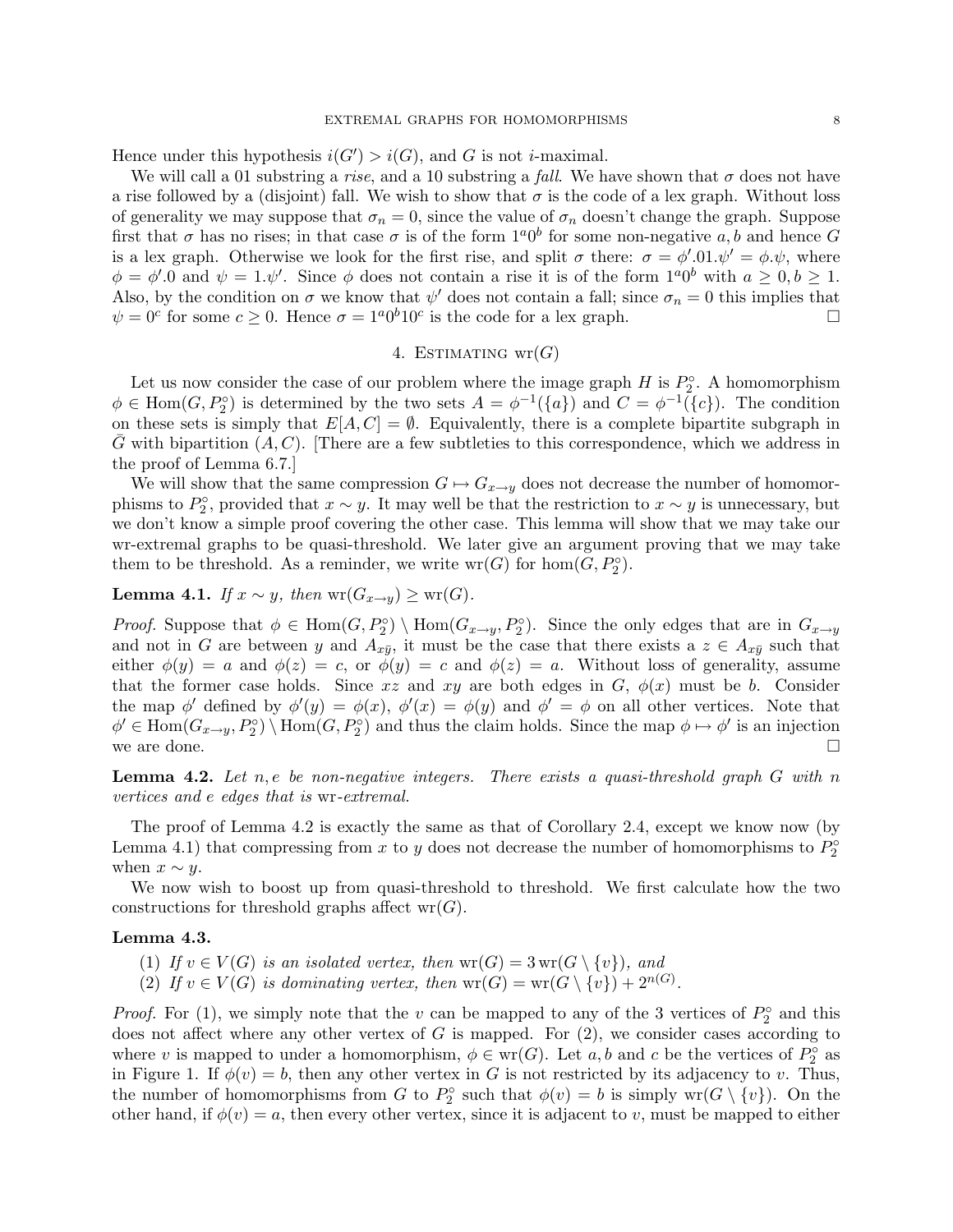a or b, and any such mapping is a homomorphism. Thus, the number of such homomorphisms is  $2^{n-1}$ . The same argument applies when  $\phi(v) = c$ . Thus, adding these terms together, we get  $wr(G) = wr(G \setminus \{v\}) + 2^n$ . .

We are now ready to prove that there exist extremal graphs for  $wr(G)$  that are threshold graphs.

**Lemma 4.4.** Let n, e be non-negative integers with  $0 \le e \le {n \choose 2}$  $\binom{n}{2}$ . There exists a threshold graph G with *n* vertices and *e* edges that is wr-extremal.

*Proof.* Let G be a wr-extremal graph with n vertices and e edges. By Lemma 4.2, we may assume that G is quasi-threshold. We prove the lemma by induction on  $n$ , the number of vertices in  $G$ . If  $n = 1$ , then G is obviously threshold, so we assume that  $n > 1$  and the lemma is true for  $n' < n$ . If G contains an isolated vertex w then let  $G_0 = G \setminus \{w\}$ . Since  $wr(G) = 3wr(G_0)$  it must be the case that  $G_0$  is also wr-extremal. By induction, there is a threshold wr-extremal graph T with the same size and order as  $G_0$ , and adding an isolated vertex to T gives an extremal threshold graph. If G is connected, then by Lemma 2.2 G must have a dominating vertex, say  $v$ . Again set  $G_0 = G \setminus \{v\}$ . Since  $wr(G) = wr(G_0) + 2^n$ ,  $G_0$  is wr-extremal. By induction, there is again a threshold wr-extremal graph  $T$  with the same size and order as  $G_0$ , and adding a dominating vertex to T gives an extremal threshold graph.

If G is not connected, then, since  $wr(G)$  is the product of  $wr(C)$  for each component C, each component is wr-extremal, and hence, we may assume, threshold. Thus we may write

$$
G = \bigcup_{i=1}^{k} (v_i \vee G_i),
$$

where each  $v_i \vee G_i$  is threshold. We will prove that  $k = 1$ , and hence that G is threshold.

Suppose then that  $k \geq 2$ . Set  $H = (v_1 \vee G_1) \cup (v_2 \vee G_2)$ ,  $R = G \setminus V(H)$ ,  $H = (v_1 \vee (G_1 \cup G_2)) \cup$  $\{v_2\} = G_{v_2 \to v_1}$ , and  $\tilde{G} = R \cup \tilde{H}$ . Clearly  $\tilde{G}$  has the same number of vertices and edges as does G. We will show that  $wr(\tilde{G}) > wr(G)$ , contradicting the wr-extremality of G. Let  $h_i = wr(G_i)$ ,  $n_i = n(G_i)$  and  $t_i = 2^{n_i}$ . We have, by Lemma 4.3,

$$
wr(H) = (h1 + 2t1)(h2 + 2t2)
$$
  
and  

$$
wr(\tilde{H}) = 2(h1h2 + 2t1t2).
$$

Thus,

$$
wr(\tilde{H}) - wr(H) = 2(h_1h_2 + t_1t_2 - t_1h_2 - h_1t_2)
$$
  
= 2(h<sub>1</sub> - t<sub>1</sub>)(h<sub>2</sub> - t<sub>2</sub>) > 0.

(For the last inequality note that  $wr(G) > 2^{n(G)}$  for any graph with  $n(G) \geq 1$ .) Now

$$
\mathrm{wr}(G)=\mathrm{wr}(H)\,\mathrm{wr}(R)<\mathrm{wr}(\tilde{H})\,\mathrm{wr}(R)=\mathrm{wr}(\tilde{G}),
$$

contradicting the wr-extremality of  $G$ .

We are now ready to state our main theorem, albeit in a somewhat simplified form. By applying the lemmas above, we know that there exists a wr-extremal graph that is a threshold graph. In fact, we are able to prove that any wr-extremal threshold graph has one of five forms.

**Theorem 4.5.** Let G be a graph on n vertices and e edges. Then  $\text{wr}(G) \leq \text{wr}(H)$ , where H is a threshold graph having n vertices, e edges, and of one of the following forms: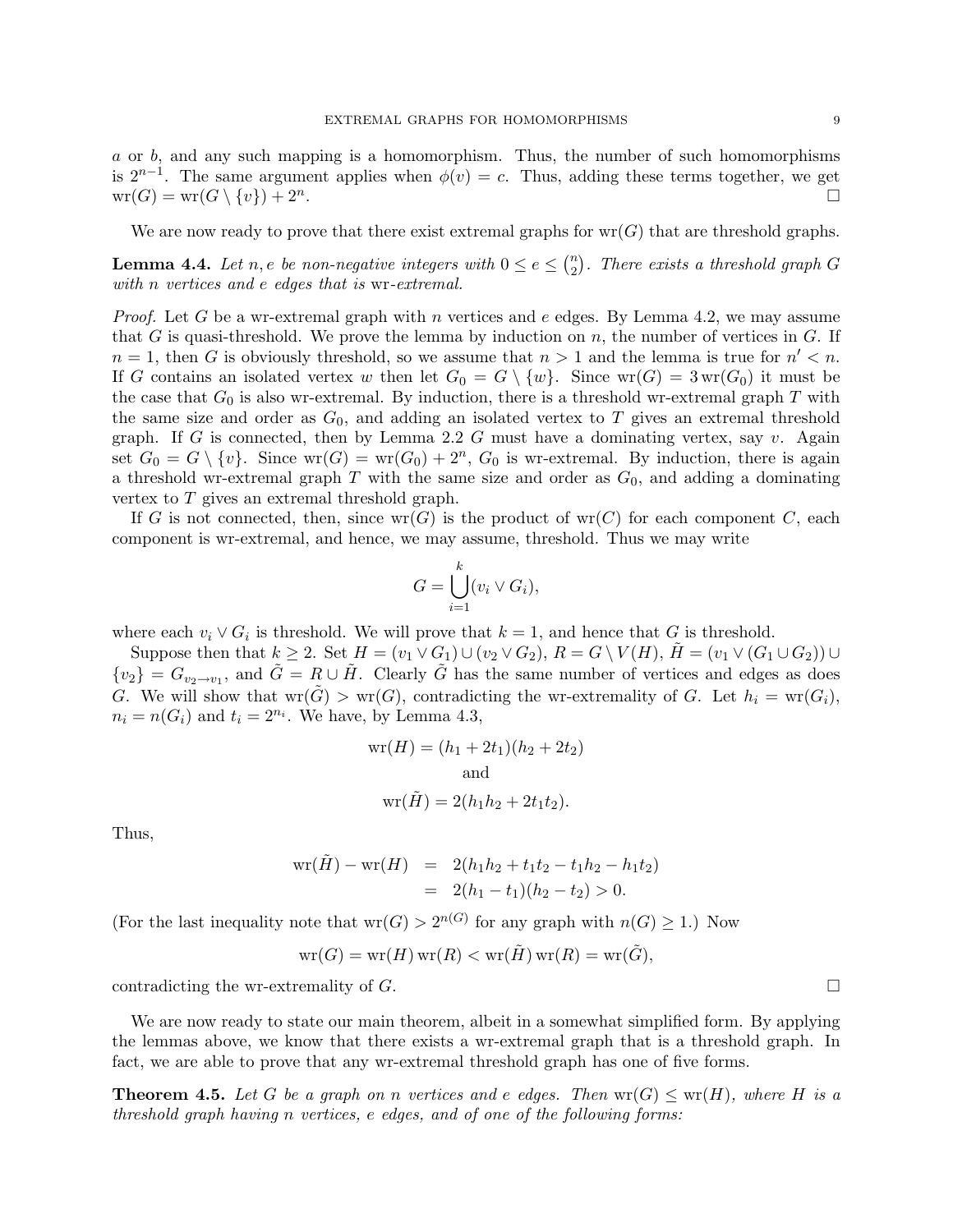− − − − − − − − − − + + + + + (−) + + + + + • + + + + + + + + + + − − − − − (+) − − − − − • + + + + + + + + + + − − − − − − − − − + + • + + + + + + + (−) + + − − − − − − − − − − − • − + + + + + + (−) + + − − − − − − − − − − − •

We will delay our proof of Theorem 4.5 until we have made the definitions of these potentially extremal graphs precise. Having done so, we will restate this theorem as Theorem 6.1.

## 5. The Potentially Extremal Graphs

Our theorem will prove that any graph G on n vertices and e edges has  $wr(G) \leq wr(G')$  for some threshold graph  $G'$  chosen from a small collection of possibilities. We introduce those potentially extremal graphs here.

The first four examples are all very close to being split graphs, i.e., joins of a complete graph and an empty graph. We will call these graphs collectively almost split graphs. Writing  $K(A)$  for the complete graph with vertex set A and similarly  $E(A)$  for the empty graph on A, we define  $\mathcal{S}(n, k)$  to be the split graph  $K(\{1, \ldots, k\}) \vee E(\{k+1, \ldots, n\})$ . The first almost split graph is the lex graph as defined in Section 1. Lex graphs interpolate between  $\mathcal{S}(n, k-1)$  and  $\mathcal{S}(n, k)$ . If

$$
(k-1)(n-k+1) < (k-1)(n-k+1) + w < k(n-k),
$$

i.e.,  $0 \le w \le n - k - 1$ , then the lex graph with  $e = (k - 1)(n - k + 1) + w$  edges is

$$
\mathcal{L}(n,k,w) := \mathcal{L}(n,e) = \mathcal{S}(n,k) - \{kx \,:\, k+w+1 \leq x \leq n\}.
$$

Our next almost split graph is also  $\mathcal{S}(n, k)$  with some missing edges, but they are missing from the other side. For  $1 \leq d < k \leq n$ , we define the *deficient split graph of type* 1 missing *d* edges to be

$$
\mathcal{D}_1(n,k,d) = \mathcal{S}(n,k) - \{(k+1)x \, : \, k - d + 1 \le x \le k\}.
$$

The deficient split graph of type 2 occurs when we remove at least  $k$  edges from the split graph, so for  $k \leq n$  and  $k \leq d < 2k$ , we have

$$
\mathcal{D}_2(n,k,d) = \mathcal{S}(n,k) - \{(k+1)x \,:\, 1 \leq x \leq k\} - \{(k+2)y \,:\, 2k - d + 1 \leq y \leq k\}.
$$

Our final almost split graph is the buried triangle graph. This is a split graph with a triangle inside the empty part. Formally,

$$
\Delta(n,k) = \mathcal{S}(n,k) + \{(k+1)(k+2), (k+2)(k+3), (k+1)(k+3)\}
$$

The other potentially extremal examples are the colex graphs, also defined in Section 1. These graphs interpolate between graphs

$$
\mathcal{U}(n,q) = E({1,\ldots,n-q}) \cup K({n-q+1,\ldots,n}),
$$

with consecutive values of  $q$ . [Our terminology arises from their structure as unions of an empty graph and a complete graph.] To be precise, for  $0 \le w \le q \le n-1$ ,

$$
\mathcal{C}(n,q,w) := \mathcal{C}(n,e) = \mathcal{U}(n,q) + \{x(n-q) : n-w+1 \leq x \leq n\},\,
$$

with  $e = \begin{pmatrix} q \\ q \end{pmatrix}$  $\mathcal{L}_2^q$  + w. Thus,  $\mathcal{C}(n,q,w)$  is a complete graph on q vertices, together with one vertex joined to w of these, and  $n - q - 1$  isolates. See Figure 2 for drawings of the potentially extremal graphs.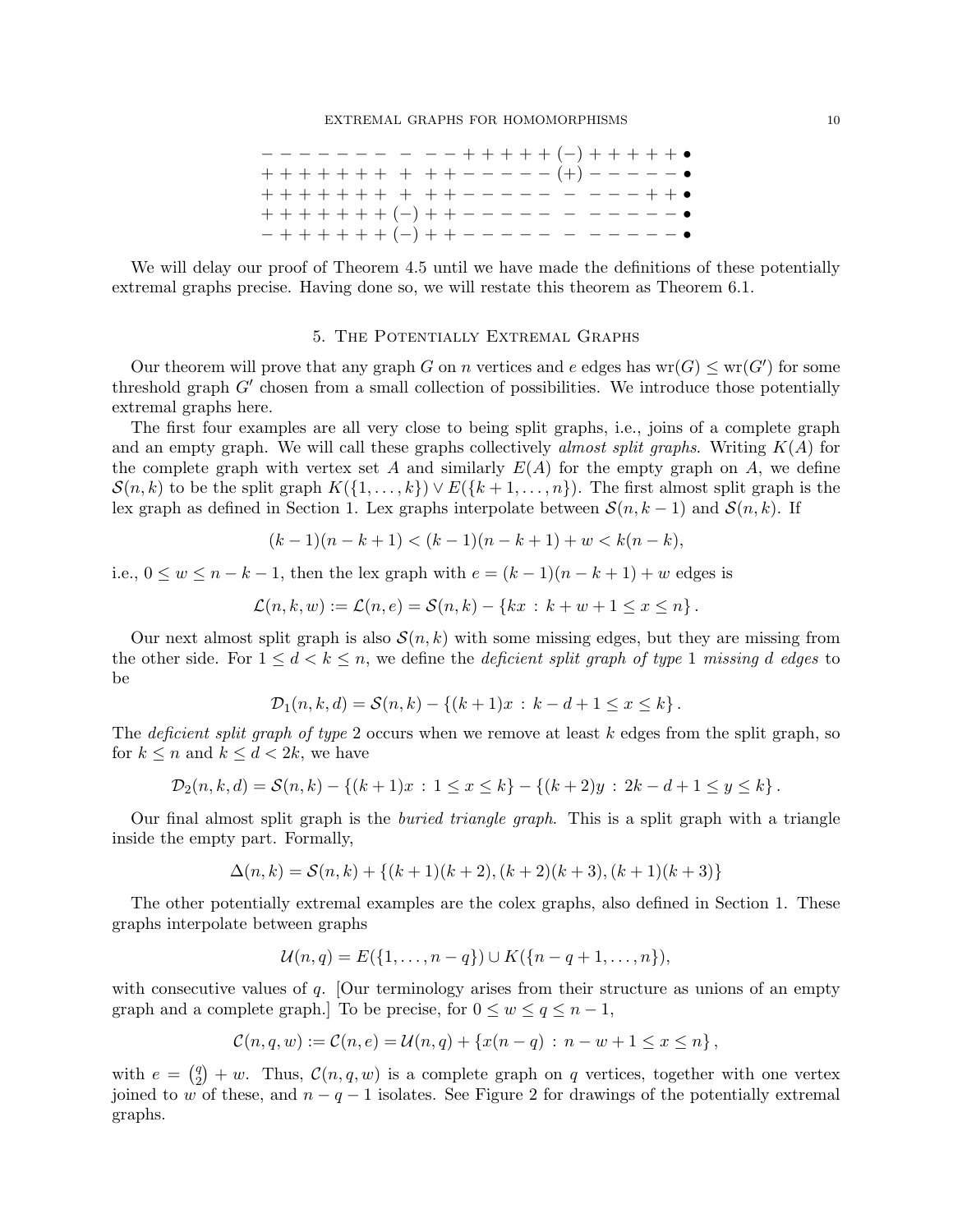

FIGURE 2. The potentially extremal graphs.

Lemma 5.1. Colex graphs and almost split graphs are threshold, and, making the definitions in the left column, we have the identities in the right column:

$$
c(n, q, w) := 0^{n-q-1}1^{w}01^{q-w}
$$
  
\n
$$
\ell(n, k, w) := 1^{k-1}0^{n-k-w}10^{w}
$$
  
\n
$$
d_1(n, k, d) := 1^{k-d}01^{d}0^{n-k-1}
$$
  
\n
$$
d_2(n, k, d) := 01^{2k-d}01^{d-k}0^{n-k-2}
$$
  
\n
$$
d_3(n, k) := 1^{k}0^{n-k-3}1^{3}
$$
  
\n
$$
d_4(n, k, d) := 1^{k}0^{n-k-3}1^{3}
$$
  
\n
$$
d_5(n, k) := 1^{k}0^{n-k-3}1^{3}
$$
  
\n
$$
d_7(n, k) = T(d_2(n, k, d))
$$
  
\n
$$
d_8(n, k) := 1^{k}0^{n-k-3}1^{3}
$$
  
\n
$$
d_9(n, k) := T(d_2(n, k, d))
$$
  
\n
$$
d_9(n, k) := 1^{k}0^{n-k-3}1^{3}
$$
  
\n
$$
d_9(n, k) := T(d_2(n, k, d))
$$
  
\n
$$
d_9(n, k) := T(d_9(n, k))
$$

Proof. Routine calculation. Note that vertices coded as 0 are on the empty side of the almost split graph, whereas those coded as 1 are on the complete side. The only exception to this statement are the three vertices of the triangle in  $\Delta(n, k)$ .

We end this section with a lemma which giving the number of edges and homomorphisms to  $P_2^{\circ}$  for each of the potentially extremal graphs. For convenience we also include these parameters for the split graph  $\mathcal{S}(n,k)$  and the graph  $\mathcal{U}(n,q)$ . These will be helpful in the proof of the main theorem.

Lemma 5.2. The potentially extremal graphs have the numbers of edges and homomorphisms to  $P_2^{\circ}$  as in Table 1.

*Proof.* Routine calculation.  $\square$ 

## 6. Proof of Main Theorem

We are now in a position to state our main theorem precisely.

**Theorem 6.1.** Let G be a graph on n vertices and e edges. Then there is some

$$
H \in \{ \mathcal{L}(n,k,w), \mathcal{C}(n,q,w), \Delta(n,k), \mathcal{D}_1(n,k,d), \mathcal{D}_2(n,k,d) \},\
$$

such that  $wr(G) \leq wr(H)$  and H has e edges (and, of course, n vertices). Moreover, if G is wr-extremal and threshold, then it is isomorphic to one of the graphs above.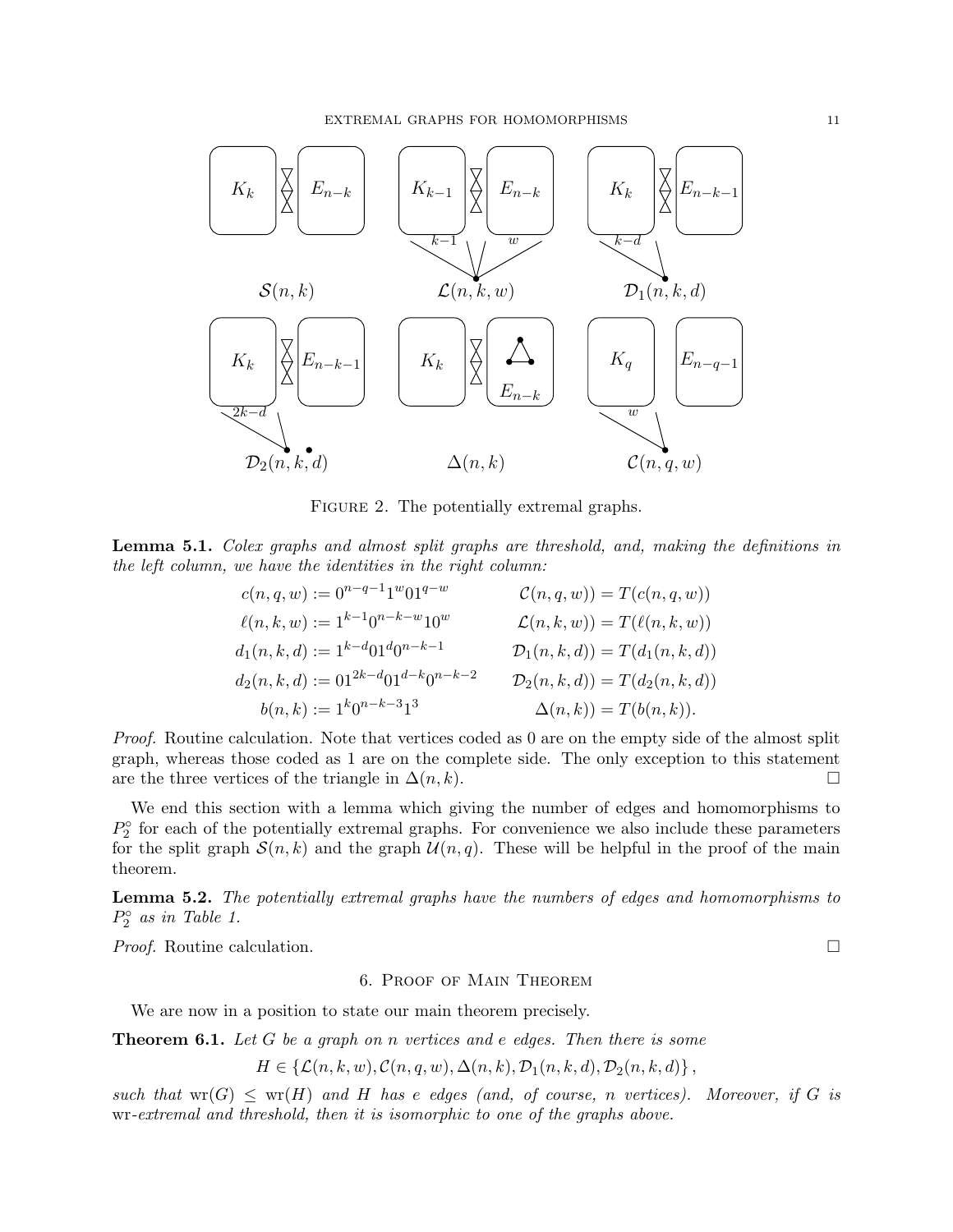| $\mathcal G$           | e(G)                              | wr(G)                                                              |
|------------------------|-----------------------------------|--------------------------------------------------------------------|
| $\mathcal{S}(n,k)$     | $(k) + k(n-k)$                    | $3^{n-k} + 2^{n+1} - 2^{n-k+1}$                                    |
| $\mathcal{L}(n,k,w)$   | $\binom{k}{2} + k(n-k) - (n-k-w)$ | $2^{n+1} - 2^{n-k+1} + 3^{n-k} + 2^{w+1}3^{n-w-k}$                 |
| $\Delta(n,k)$          | ${k \choose 2} + k(n-k) + 3$      | $2^{n+1} - 2^{n-k+1} + 5 \cdot 3^{n-k-2}$                          |
| $\mathcal{D}_1(n,k,d)$ | $\binom{k}{2} + k(n-k) - d$       | $2^{n+1} - 3 \cdot 2^{n-k} + 2^{n+d-k} + 3^{n-k}$                  |
| $\mathcal{D}_2(n,k,d)$ | $\binom{k}{2} + k(n-k) - d$       | $3 \cdot 2^n + 3 \cdot 2^{n+d-2k-1} - 9 \cdot 2^{n-k-1} + 3^{n-k}$ |
| $\mathcal{U}(n,q)$     | $\binom{q}{2}$                    | $3^{n-q}(2^{q+1}-1)$                                               |
| $\mathcal{C}(n,q,w)$   | $\binom{q}{2} + w$                | $2^{-w}3^{n-q-1}(2^{q+1}-3\cdot 2^w+2^{q+w+2})$                    |

TABLE 1. The number of edges and homomorphisms to  $P_2^{\circ}$  for each of the classes of potentially extremal graphs.

**Remark.** For a given n and e, each of the potentially extremal families has at most one member with  $n$  vertices and  $e$  edges. Thus, the set of candidates in the theorem has at most five members. There are guaranteed to be at least two potentially extremal graphs, as the lex and colex graphs exist for any n and e.

When  $e$  is small, the optimal graph is "lex-like", and all four of the lex-like possibilities occur as the extremal graph for some value of  $e$ . For large values of  $e$ , the optimal graph is the colex graph. The lemmas below include crude estimates about when this change takes place, but we have no detailed theorem concerning the phase transition. We also do not know whether there are non-threshold wr-extremal graphs.

Before the proof of Theorem 6.1, we state several technical lemmas. Their proofs are in Section 7.

**Lemma 6.2.** The threshold graph  $G = T(1.c(n,q,w))$  is not wr-extremal unless  $q \leq (n-3)/2$ .

**Lemma 6.3.** The threshold graph  $G = T(0.\ell(n, k, w))$  with  $w \geq 1$  is not wr-extremal unless one of the following conditions holds:

- (1)  $k < \min \left\{ \left( \frac{\ln(3/2)}{\ln(3)} \right) n 2, n 3 \right\},\$
- (2)  $k = 1$ , in which case  $G = T(0.\ell(n, k, w)) = \mathcal{L}(n + 1, 1, w)$  is potentially extremal, or
- (3)  $w = n-k-1$ , in which case  $G = T(0.\ell(n, k, w)) = D_2(n+1, k, k+1)$  is potentially extremal.

**Lemma 6.4.** The threshold graph  $G = T(0.b(n, k))$  is not wr-extremal unless

$$
3 \le k \le \frac{\ln(3/2)}{\ln(3)}(n-1).
$$

**Lemma 6.5.** Neither  $G_0 = T(0.d_2(n,k,d))$  nor  $G_1 = T(1.d_2(n,k,d))$  is wr-extremal, unless  $k =$  $d = 1$ , in which case  $G_0 = \mathcal{L}(n+1, 1, n-2)$  is potentially extremal.

**Lemma 6.6.** If  $n \ge 200$  and  $k > 0.35n$ , then neither  $G = \mathcal{L}(n, k, w)$  nor  $G = \Delta(n, k)$  is wrextremal.

**Lemma 6.7.** If  $k \geq n-4$ , then  $G = \mathcal{L}(n, k, w)$  is not wr-extremal, unless  $e(G) \geq {n \choose 2}$  $\binom{n}{2} - 2.$ 

**Lemma 6.8.** If  $n \geq 200$  and  $0.04n < q < 0.6n$ , then  $G = \mathcal{C}(n, q, w)$  is not wr-extremal.

**Lemma 6.9.** If  $n \geq 240$  and  $21 \leq q \leq .25n$ , then  $G = \mathcal{C}(n, q, w)$  is not wr-extremal.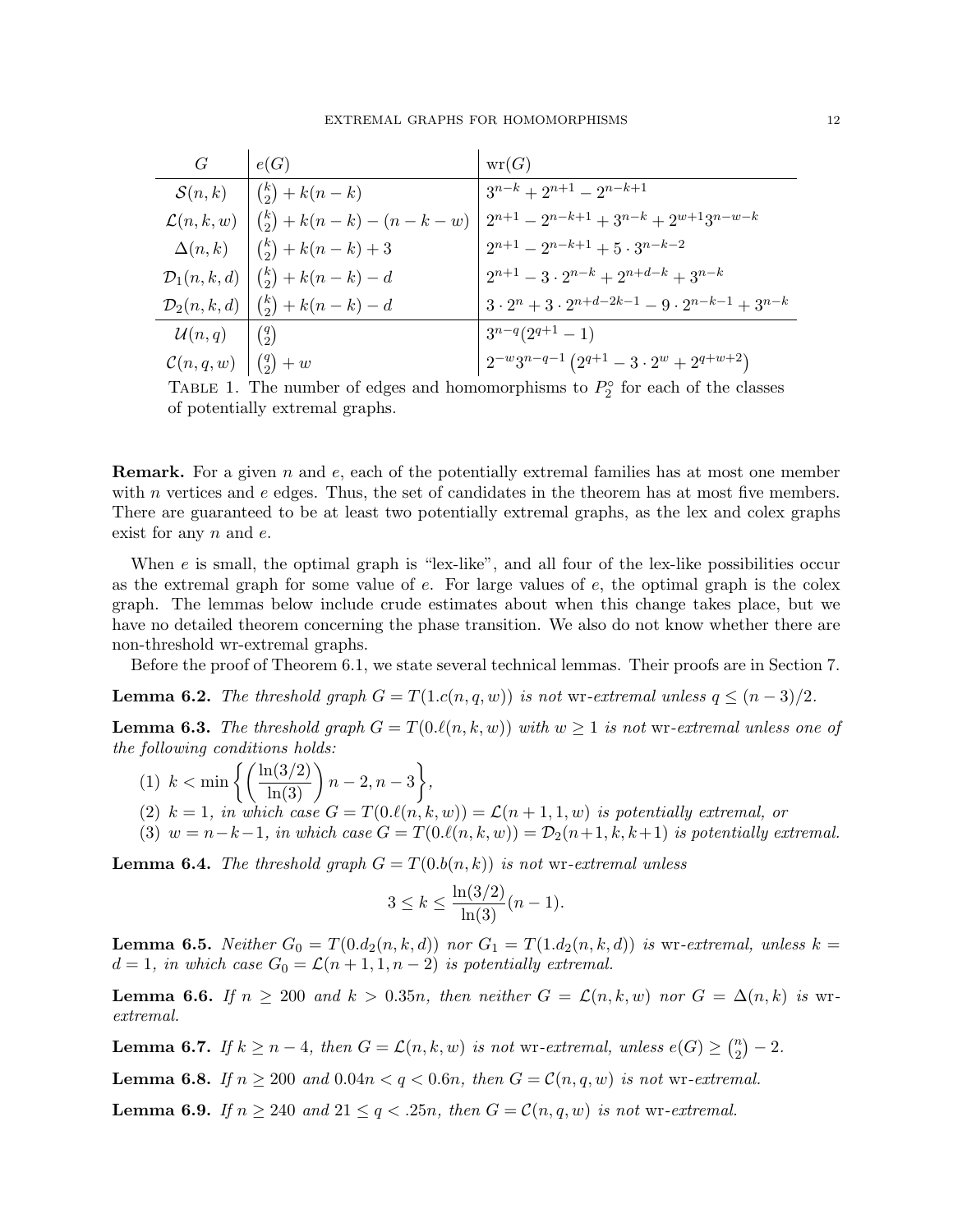*Proof of Theorem 6.1.* We prove the result by induction on n. All the cases with  $n \leq 240$  have been verified by computer search. The search is tremendously simplified by the fact that any suffix of a wr-extremal code must itself be extremal. Our program uses this observation to generate a list of all extremal codes on n vertices from the corresponding list for  $n-1$  vertices (see [6]). Therefore, we may assume  $n > 240$ .

Without loss of generality, we may assume  $G$  is wr-extremal. By Lemma 4.4, we may assume that  $G = T(\sigma_1, \sigma_2, \ldots, \sigma_n)$  is threshold. By Lemma 4.3,  $G' = T(\sigma_2, \ldots, \sigma_n)$  is also wr-extremal. Thus, we may assume, by induction,

$$
G' \in \{\mathcal{L}(n-1,k,w), \mathcal{C}(n-1,q,w), \Delta(n-1,k), \mathcal{D}_1(n-1,k,d), \mathcal{D}_2(n-1,k,d)\}
$$

for some suitable values of k, w, q, d. The structure of the proof is outlined in Table 2. We deal with the cases  $s_1 = 0, 1$ , coupled with the five possibilities for the structure of  $G'$ .

|                          | Choices for $\sigma_1$                               |                                  |
|--------------------------|------------------------------------------------------|----------------------------------|
|                          |                                                      |                                  |
| $\mathcal{L}(n-1,k,w)$   | $\overline{\text{Not}}$ extremal by Lemma 6.3 unless | $G = \mathcal{L}(n, k+1, w)$     |
|                          | k is large or $k = 1, n - w - 1$ .                   |                                  |
| $\mathcal{C}(n-1,q,w)$   | $G = \mathcal{C}(n,q,w)$                             | Not extremal by Lemma 6.2 unless |
|                          |                                                      | $q$ is small.                    |
| $\Delta(n-1,k)$          | Not extremal by Lemma 6.4 unless                     | $G = \Delta(n,k)$                |
|                          | $k$ is large.                                        |                                  |
| $\mathcal{D}_1(n-1,k,d)$ | $G = \mathcal{D}_1(n,k,d+k)$                         | $G=\mathcal{D}_2(n,k+1,d)$       |
| $\mathcal{D}_2(n-1,k,d)$ | $\parallel$ Not extremal by Lemma $6.5$ unless       | Not extremal by Lemma 6.5.       |
|                          | $k = d = 1.$                                         |                                  |

Table 2. Structure of the proof of Theorem 6.1

To complete the proof, we need only address each "unless" in the table above. We deal with each one in turn, going down Table 2.

- $G = T(0.\ell(n-1, k, w))$ : Lemma 6.3 does not apply if  $k \geq n-3$ ,  $k \geq (\ln(3/2)/\ln(3))n-2$ ,  $k = 1$ , or  $k = n - w - 1$ . If  $k \geq n - 3$ , by Lemma 6.7, either G' is not extremal, or  $G' = \mathcal{C}(n, e)$ . If  $k \geq (\ln(3/2)/\ln(3))n - 2$ , then by Lemma 6.6, since  $k > 0.35(n - 1)$ ,  $\mathcal{L}(n-1,k,w)$  is not wr-extremal. If  $k=1$ , then  $G=\mathcal{L}(n,1,w)$ . If  $k=n-w-1$ , then  $G = \mathcal{D}_2(n, k, k + 1).$
- $G = T(1.c(n-1, q, w))$ : Lemma 6.2 does not apply if  $q \leq (n-3)/2$ . If  $21 \leq q < 0.6(n-1)$ then, either by Lemma 6.8 or Lemma 6.9, G' is not extremal. If  $q < 21$ , then G consists of some graph on at most  $\binom{21}{2}$  $2^{21}_{2}$ ) – 1 vertices, together with a collection of isolated vertices. Therefore, our computer analysis of graphs on at most 240 vertices has already established that no such graph is wr-extremal, except  $\mathcal{C}(n-1,0,w)$  for  $w \leq 3$ . Each of these three graphs is either isomorphic to a lex graph or a triangle.
- $G = T(0.b(n-1,k))$ : Lemma 6.4 does not apply if  $k < (\ln(3/2)/\ln(3))(n-1)$  in which case Lemma 6.6 implies that, since  $k > 0.35(n-1)$ ,  $\Delta(n-1,k)$  is not wr-extremal.
- $G = T(0.d_2(n-1,1,1))$ : As we observe in Lemma 6.5, we have  $G = \mathcal{L}(n,1,n-3)$ .

We have established that G falls into one of the five cases described in the Theorem, and so we are done.  $\Box$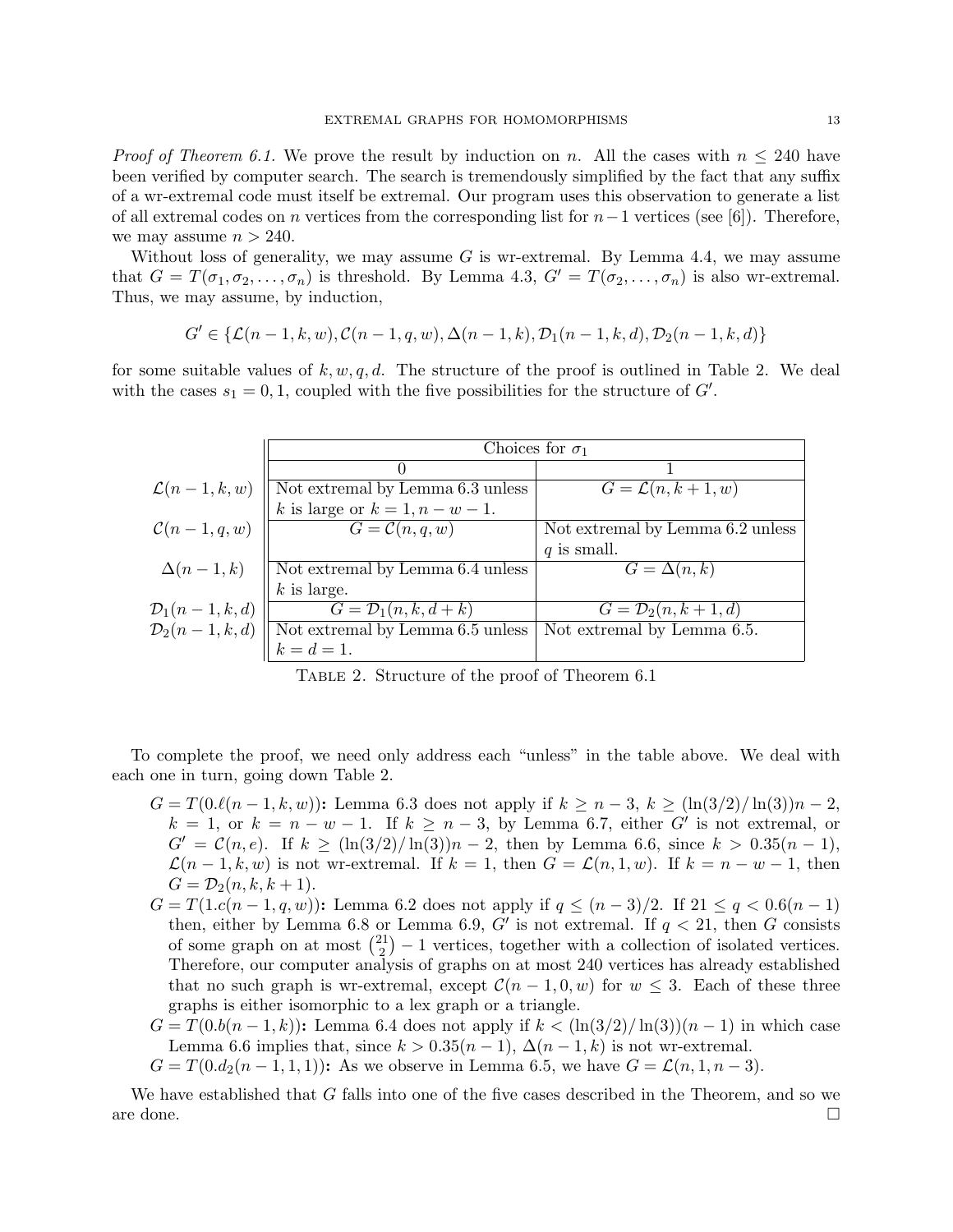#### 7. Proofs of Lemmas

**Lemma 6.2.** The threshold graph  $G = T(1.c(n,q,w))$  is not wr-extremal unless  $q \leq (n-3)/2$ .

*Proof.* We will show that  $G = T(1.c(n, q, w))$  is beaten by the colex graph with the same number of edges, i.e.,

$$
wr(1.c(n, q, w)) < wr(C(n + 1, e(T(1.c(n, q, w))))).
$$

There are two possibilities for  $C = \mathcal{C}(n+1, e(T(1.c(n, q, w)))$ ; either

$$
C = \begin{cases} C(n+1, q+1, n+w-q) & \text{if } w \le 2q+1-n, \\ C(n+1, q+2, n+w-2q-1) & \text{if } 2q+1-n < w \le 3q+3-n. \end{cases}
$$

In the latter case, we have  $q + 2 \leq n$ . We cannot have  $C = \mathcal{C}(n + 1, q', w')$  with  $q' = q + 2$  since if that were the case, we'd have

$$
\binom{q}{2} + 3q + 3 \le \binom{q'}{2} + w' = \binom{q}{2} + n + w \le \binom{q}{2} + n + q,
$$

hence  $n \geq 2q + 3$ , contradicting our hypothesis that  $q > (n-3)/2$ .

Suppose firstly that  $C = \mathcal{C}(n+1, q+1, n+w-q)$ . By Lemma 5.2, we have

$$
\text{wr}(C) - \text{wr}(G) = 2 \cdot 3^{-q-1} \left( -2^n 3^{q+1} + 2^{q+1} 3^n - 2^{q-w} 3^n + 2^{2q+1-n-w} 3^n \right)
$$

We are left with showing that this is at least zero. We can ignore the  $2 \cdot 3^{-q-1}$  factor and note that, inside the parentheses, the term  $2^{q+1}3^n$  beats both negative terms, the first by a factor of  $(2/3)^{n-q-1}$  and the second by a factor of  $2^{-w-1}$ . It therefore beats their sum unless either  $q = n-1$ , or  $q = n - 2$  and  $w = 0$ . When  $q = n - 1$  (and so  $w = 1$ ), G and C are the same graph, namely,  $\mathcal{C}(n+1,n,2)$ . On the other hand, when  $q = n-2$  and  $w = 0$ , then the difference in the number of homomorphisms becomes  $2^{n-2}$  and so we are done.

On the other hand, if  $C = \mathcal{C}(n+1, q+2, n+w-2q-1)$ , then

$$
\text{wr}(C) - \text{wr}(G) = 2 \cdot 3^{-q-2} \left( 3^{n+1} + 2^{q+1} 3^n + 2^{3q-n-w+3} 3^n - 2^n 3^{q+2} - 2^{q-w} 3^{n+1} \right). \tag{1}
$$

Since  $w \ge 2q+2-n$ , we have  $3^{n+1} > 2^{q-w}3^{n+1}$ . Since  $2^{q+1}3^n$  beats  $2^n3^{q+2}$  by a factor of  $\frac{1}{3}$   $(\frac{3}{2})$  $\frac{3}{2}\big)^{n-q-1},$ the above is certainly positive unless  $q = n - 1$  or  $q = n - 2$ . The case  $q = n - 1$  does not occur since  $q \leq n-2$ . In the case  $q = n-2$ , (1) reduces to

$$
2^{-w-2}(2^{n}-6)(2^{n}-2^{w+2}).
$$

This is positive as long as  $n \geq 3$ .

**Lemma 6.3.** The threshold graph  $G = T(0.\ell(n, k, w))$  with  $w \geq 1$  is not wr-extremal unless one of the following conditions holds:

(1) 
$$
k < \min\left\{ \left( \frac{\ln(3/2)}{\ln(3)} \right) n - 2, n - 3 \right\},
$$
  
\n(2) 
$$
k = 1
$$
 in which case  $G = T(0.\ell(n, k, w)) = \mathcal{L}(n + 1, 1, w)$  is extremal, or  
\n(3) 
$$
w = n - k - 1
$$
 in which case  $G = T(0.\ell(n, k, w)) = \mathcal{D}_2(n + 1, k, k + 1)$  is potentially extremal.

*Proof.* We will show that  $G = T(0.\ell(n, k, w))$  is beaten by either a lex graph with the same number of edges or a deficient split graph of type 2. There are in fact three possibilities for this alternative graph;

$$
G' = \begin{cases} \mathcal{L}(n+1, k-1, n+w-2k+3) & \text{if } 0 \le w < k-1 \\ \mathcal{L}(n+1, k, w-k+1) & \text{if } k-1 \le w \le n-2k \\ \mathcal{D}_2(n+1, k, n-w) & \text{if } n-2k < w \le n-k. \end{cases}
$$

In each case, we have  $e(G) = e(G') = {k \choose 2}$  $\binom{k}{2} + k(n-k) - (n-k-w).$ 

.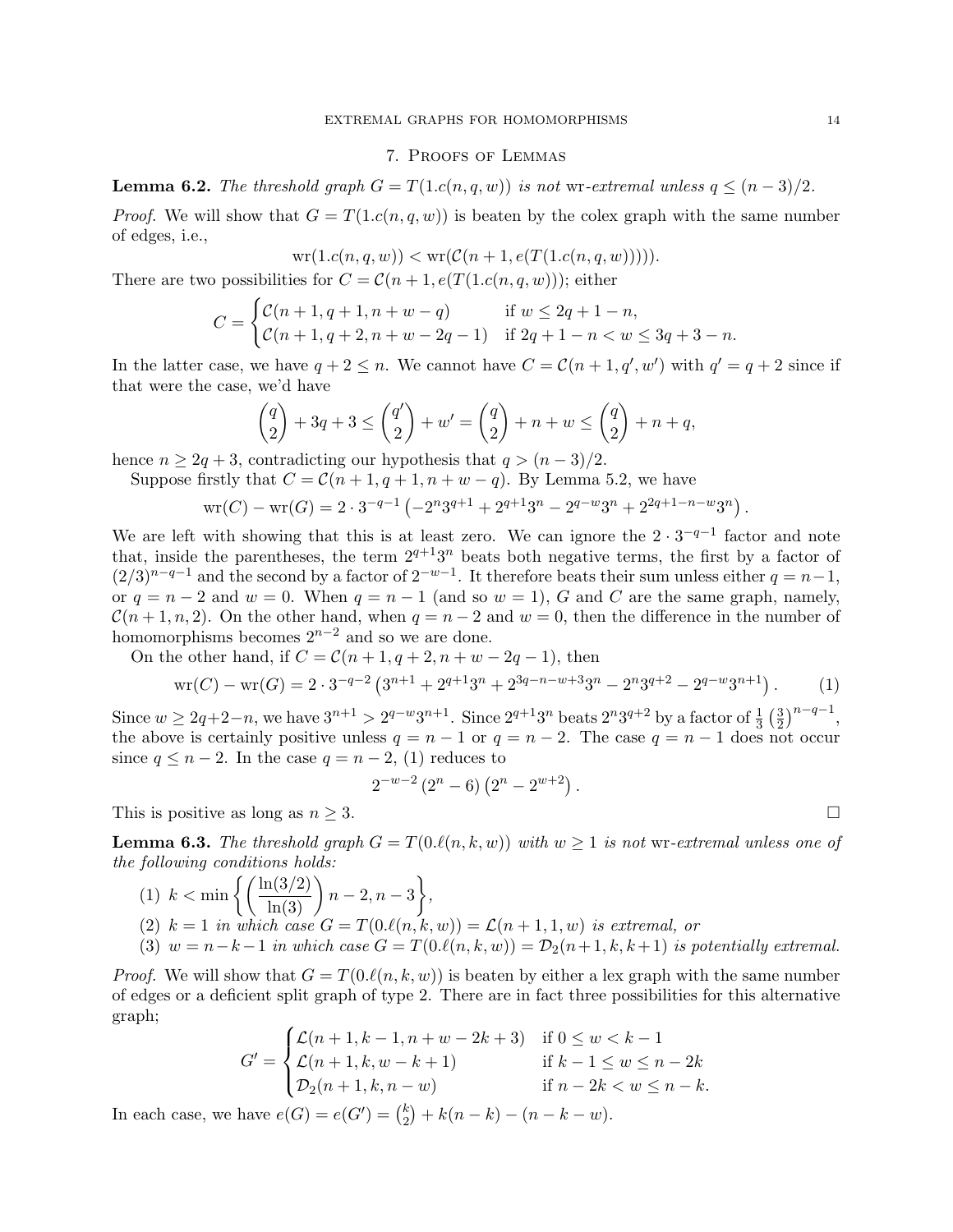In the first case, we have

$$
\text{wr}(G') - \text{wr}(G) = 2 \cdot 3^{n-k+1} + 2^{n+w-2k+4}3^{k-w-1} - 2^{n+1} - 2^{n-k+2} - 2^{w+1}3^{n-k-w+1}.
$$

We bound the ratios between each of the negative terms and the dominant positive term,  $3^{n-k+2}$ .

$$
\frac{2^{w+1}3^{n-k-w+1}}{2 \cdot 3^{n-k+1}} = \left(\frac{2}{3}\right)^w \le \frac{2}{3}
$$
 (since  $w \ge 1$ )  

$$
\frac{2^{n-k+2}}{2 \cdot 3^{n-k+1}} = \left(\frac{2}{3}\right)^{n-k+1} < \left(\frac{2}{3}\right)^3
$$
 (since  $k < n - 3$ )  

$$
\frac{2^{n+1}}{2 \cdot 3^{n-k+1}} = \left(\frac{2}{3}\right)^n \cdot 3^{k-1}.
$$

We will show that  $(2/3)^n 3^{k-1} < 1/27$  and therefore

$$
\frac{\text{wr}(G') - \text{wr}(G)}{2 \cdot 3^{n-k+1}} > 1 - \frac{2}{3} - \left(\frac{2}{3}\right)^3 - \frac{1}{27} = 0.
$$

The condition  $(2/3)^n 3^{k-1} < 1/27$  reduces to

$$
k < \left(\frac{\ln(3/2)}{\ln(3)}\right)n - 2,
$$

which is true by hypothesis.

In the second case, by Lemma 5.2, we have

$$
wr(G') - wr(G) = 2\left(2^{n-k+1} + 2^{w-k+1}3^{n-w} - 2^n - 2^w 3^{n-w-k+1}\right)
$$

$$
= 2^{w-k+2}3^{n-2}\left(1 - \frac{2^n - 2^{n-k+1}}{3^{n-w}2^{w-k+1}} - \left(\frac{2}{3}\right)^{k-1}\right)
$$

We need only consider the case  $k \geq 2$ , since  $k = 1$  is one of the exceptional cases in the Lemma. If  $k = 2$ , the quantity in parentheses above reduces to  $1 - (2/3)^{n-w} - 2/3 > 1 - (2/3)^4 - 2/3 > 0$ , since  $n - w \geq 2k = 4$ . If  $k \geq 3$ , then

$$
wr(G') - wr(G) = 2^{w-k+2}3^{n-2} \left( 1 - \frac{2^n - 2^{n-k+1}}{3^{n-w}2^{w-k+1}} - \left(\frac{2}{3}\right)^{k-1} \right)
$$
  
\n
$$
> 2^{w-k+2}3^{n-2} \left( 1 - \frac{2^n}{3^{n-w}2^{w-k+1}} - \left(\frac{2}{3}\right)^{k-1} \right)
$$
  
\n
$$
= 2^{w-k+2}3^{n-2} \left( 1 - \left(\frac{2}{3}\right)^{n-w} 2^{k-1} - \left(\frac{2}{3}\right)^{k-1} \right)
$$
  
\n
$$
\geq 2^{w-k+2}3^{n-2} \left( 1 - \left(\frac{2}{3}\right)^{2k} 2^{k-1} - \left(\frac{2}{3}\right)^{k-1} \right)
$$
  
\n
$$
> 2^{w-k+2}3^{n-2} \left( 1 - \frac{1}{2} \left(\frac{8}{9}\right)^k - \left(\frac{2}{3}\right)^{k-1} \right)
$$
  
\n
$$
> 0,
$$

where the final inequality follows from  $k \geq 3$ .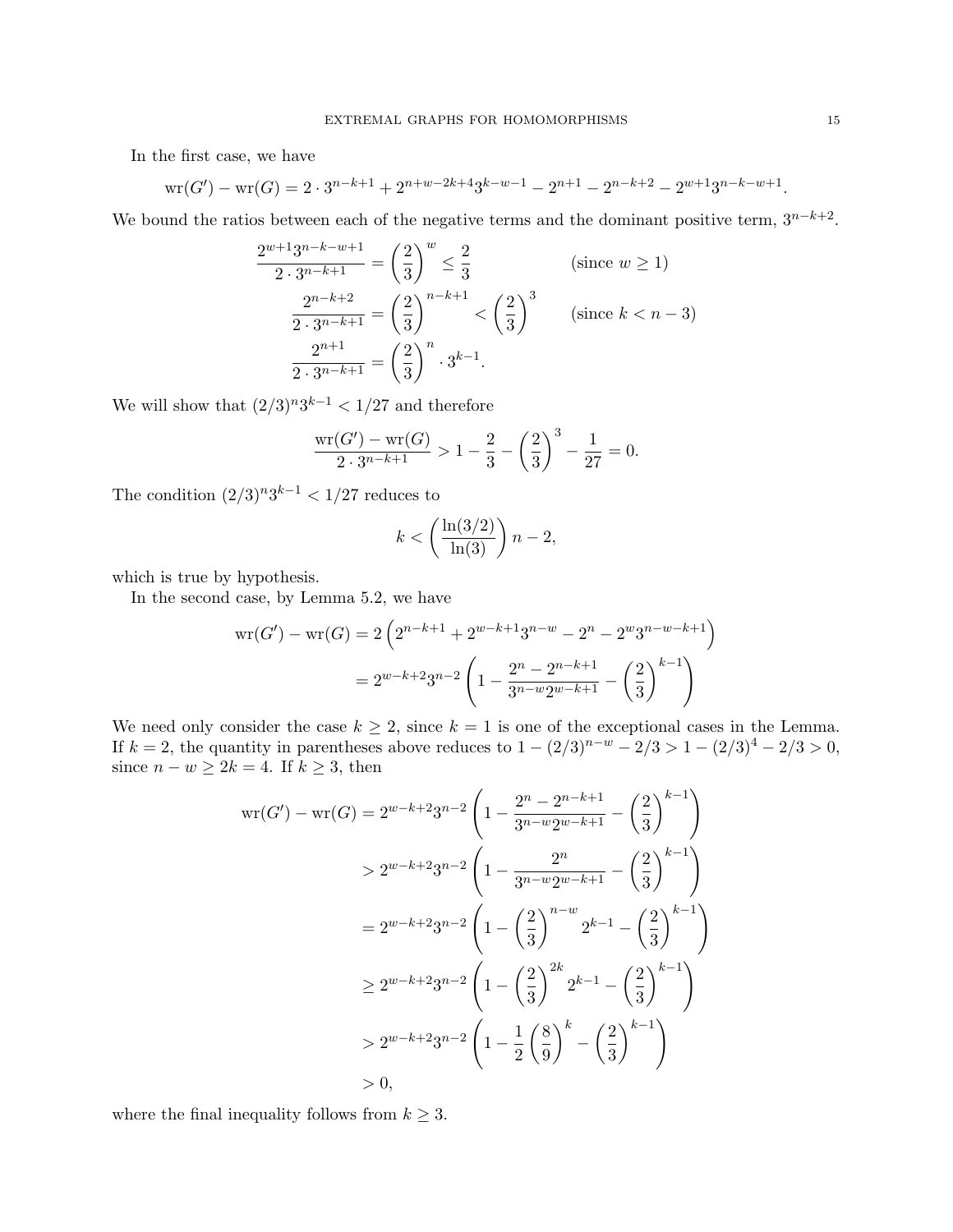Now, for the last case, we have  $G' = \mathcal{D}_2(n+1, k, n-w)$  and  $n-2k < w \leq n-k$ . In this case,

$$
wr(G') - wr(G) = 3 \cdot 2^{-2k-w} \left( 2^{n+k+w} - 2^{2k+2w+1} 3^{n-w-k} + 4^n \right)
$$
  
> 3 \cdot 2^{-2k-w} \left( 4^n - 2 \cdot 3^{n-(w+k)} 4^{w+k} \right)  
= 4^n \cdot 3 \cdot 2^{-2k-w} \left( 1 - 2 \left( \frac{3}{4} \right)^{n-(w+k)} \right)

This is clearly positive unless  $n - (w + k) \leq 2$ , which implies that  $w = n - k - 1$  or  $w = n - k - 2$ . The first case is one of the exceptional cases in the statement of the Lemma. In the second case,

$$
\operatorname{wr}(G') - \operatorname{wr}(G) = 3 \cdot 2^{n-k-1}.
$$

**Lemma 6.4.** The threshold graph  $G = T(0.b(n, k))$  is not wr-extremal unless

$$
3 \le k \le \frac{\ln(3/2)}{\ln(3)}(n-1).
$$

*Proof.* Let  $L = \mathcal{L}(n+1,k,n-2k+4)$ . Both G and L have  $\binom{k}{2}$  $k_2^k$  +  $k(n - k)$  + 3 edges. Note that  $0 \leq n - 2k + 4 \leq n + 1 - k$ . We have

$$
wr(L) - wr(G) = 4 \cdot 3^{n-k-1} + 3^{k-3}2^{n-2k+5} - 2^{n+1} - 2^{n-k-1}
$$
  
> 4 \cdot 3^{n-k-1} - 2^{n+1}  
> 0.

The final inequality follows from the hypothesis on k.  $\Box$ 

**Lemma 6.5.** Neither  $G_0 = T(0.d_2(n,k,d))$  nor  $G_1 = T(1.d_2(n,k,d))$  is wr-extremal, unless  $k =$  $d = 1$ , in which case  $G_0 = \mathcal{L}(n+1, 1, n-2)$  is extremal.

*Proof.* Note that  $\mathcal{D}_2(n, k, d)$  only exists when  $k \leq d \leq 2k - 1$ . We first consider the case of  $G_0$ . Let  $L_0 = \mathcal{L}(n+1, k, n-2k-d+1)$ . Note that

$$
e(G_0) = e(L_0) = {k \choose 2} + k(n-k) - d.
$$

The case  $k = 1$  (and hence  $d = 1$ ) is easy to check; both  $G_0$  and  $L_0$  consist of  $K_{1,n-2} \cup E_2$ , a potentially extremal graph. In the cases  $k = 2, 3$ , an explicit numerical computation establishes that  $wr(L_0) > wr(G_0)$ . Henceforth, we assume  $k \geq 4$ . We have

$$
wr(L_0) - wr(G_0) = 2^{n-2k-d-1} \left( 11 \cdot 2^{d+k} - 10 \cdot 2^{d+2k} + 8 \cdot 3^{d+k} - 9 \cdot 4^d \right)
$$
  
>  $2^{n-2k-d-1} \left( 8 \cdot 3^{d+k} - 10 \cdot 2^{d+2k} - 9 \cdot 4^d \right)$   
>  $2^{n-2k-d-1} \left( 8 \cdot 3^{d+k} - 10 \cdot 2^{d+2k} - 10 \cdot 2^{d+2k} 2^{d-2k} \right)$   
=  $2^{n-2k-d-1} \left( 8 \cdot 3^{d+k} - \left( 1 + 2^{d-2k} \right) 10 \cdot 2^{d+2k} \right)$ 

Thus, to prove  $wr(L_0) > wr(G_0)$ , it suffices to show

$$
\left(\frac{3}{2}\right)^d \left(\frac{3}{4}\right)^k > \left(1 + 2^{d-2k}\right) \frac{5}{4}.
$$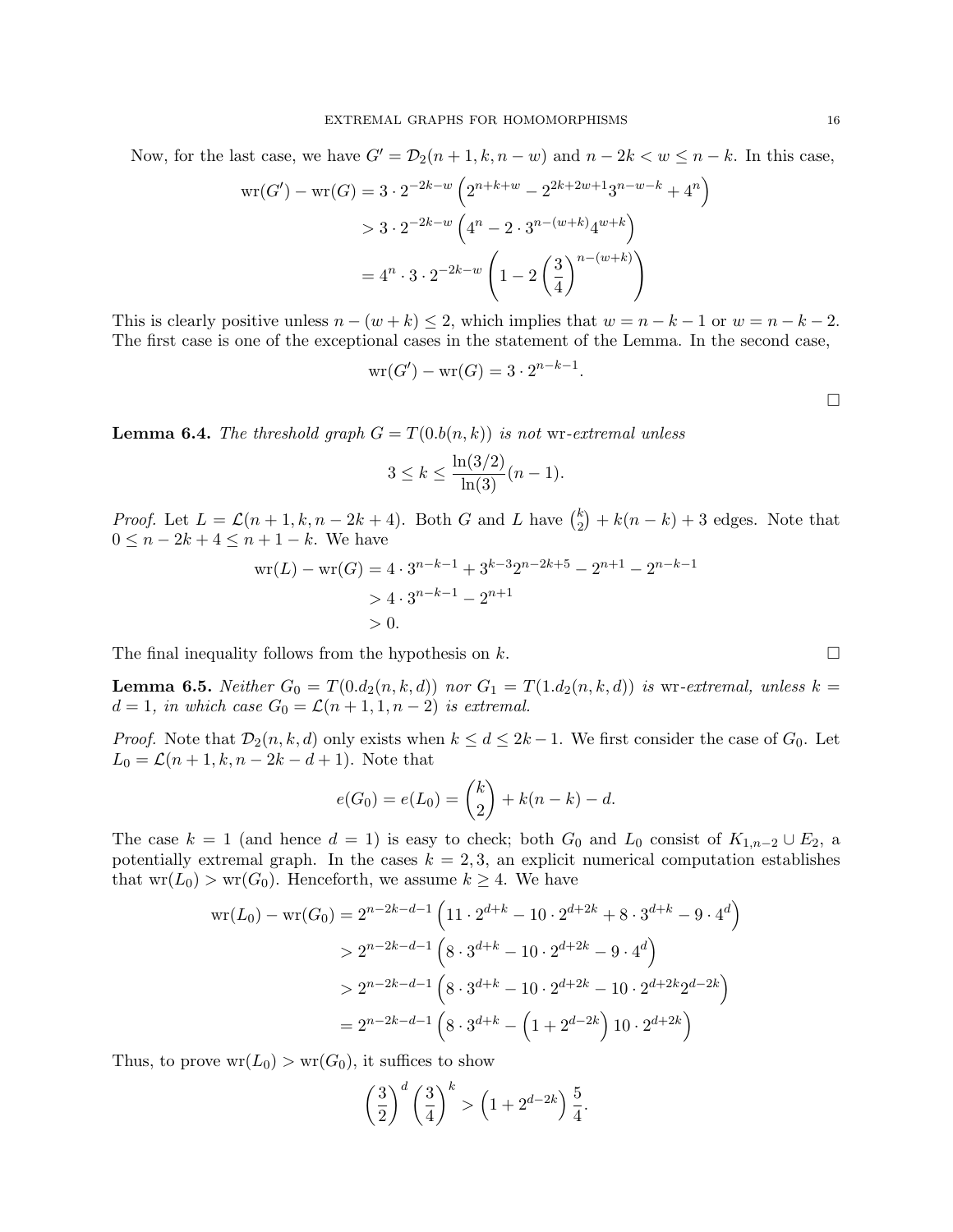We consider two cases. If  $d = 2k - 1$ , it reduces to

$$
\left(\frac{27}{16}\right)^k > \frac{45}{16},
$$

which is true for  $k \geq 2$ . On the other hand, if  $d < 2k - 1$ , then we have

$$
\left(\frac{3}{2}\right)^d \left(\frac{3}{4}\right)^k \ge \left(\frac{9}{8}\right)^k \ge \left(\frac{9}{8}\right)^4 > \left(\frac{5}{4}\right)^2 \ge \left(1 + 2^{d-2k}\right)\frac{5}{4}.
$$

Proving that  $G_1$  is not extremal is more straightforward. Define  $G'_1 = \mathcal{D}_2(n+1,k+1,d)$ . We have

$$
e(G_1) = e(G'_1) = n + {k \choose 2} + k(n - k) - d,
$$

and

$$
\text{wr}(G'_1) - \text{wr}(G_1) = 2^n - 3 \cdot 2^{n+d-2k-2} > 2^n - 3 \cdot 2^{n-2} > 0,
$$
\n
$$
\Box
$$

**Lemma 6.6.** If  $n \geq 200$  and  $k > 0.35n$ , then neither  $G = \mathcal{L}(n, k, w)$  nor  $G = \Delta(n, k)$  is wrextremal.

*Proof.* We will show that G is beaten by a colex graph. Then  $wr(G) < wr(S(n, k-1))$  since  $S(n, k - 1)$  is a subgraph of G. We will choose m in such a way that  $C = K_m \cup E_{n-m}$  has  $e(C) \ge e(\mathcal{S}(n, k-1))$  and  $wr(C) > wr(\mathcal{S}(n, k-1))$ . If

$$
e(K_m) = (m^2 - m)/2 \ge e(S(n, k - 1)) = {k - 1 \choose 2} + (k - 1)(n - k + 1),
$$

then

$$
m2 - m - (k - 1)(k - 2) - 2(k - 1)(n - k + 1) \ge 0.
$$

This will be true if

$$
m \ge \frac{1 + \sqrt{1 + 4(k - 1)(2n - k)}}{2}.
$$

Therefore, we define  $m = \left[\sqrt{k(2n-k)} + 1/2\right]$  which is sufficiently large since

$$
\sqrt{k(2n-k)} = \frac{1}{2}\sqrt{4k(2n-k)} \ge \frac{1}{2}\sqrt{1+4(k-1)(2n-k)}.
$$

Computing the number of homomorphisms, we have

$$
\text{wr}(C) \ge 3^{n-m}2^m = 3^n \left(\frac{2}{3}\right)^m
$$
  

$$
\text{wr}(S(n, k-1)) \le 3^{n-k+1} + 2^{n+1} = 3^n \left[ \left(\frac{1}{3}\right)^{k-1} + 2\left(\frac{2}{3}\right)^n \right].
$$

Note that, for  $m \leq n-4$ ,

$$
\frac{1}{2}\operatorname{wr}(C) \ge \frac{1}{2}3^n \left(\frac{2}{3}\right)^m \ge 3^n \cdot 2\left(\frac{2}{3}\right)^n = 2^{n+1}.
$$

Now, we compare wr(C)/2 with the other term, namely,  $3^{n-k+1}$ . Writing  $\alpha = k/n$ ,

$$
\left(\frac{\text{wr}(K_m)}{2 \cdot 3^{n-k+1}}\right)^{1/n} \ge \frac{(2/3)^{\sqrt{2\alpha - \alpha^2} + 2/n}}{(1/3)^{\alpha} 6^{1/n}} = \frac{(2/3)^{\sqrt{2\alpha - \alpha^2}}}{(1/3)^{\alpha}} \left(\frac{1}{14}\right)^{1/n}
$$

.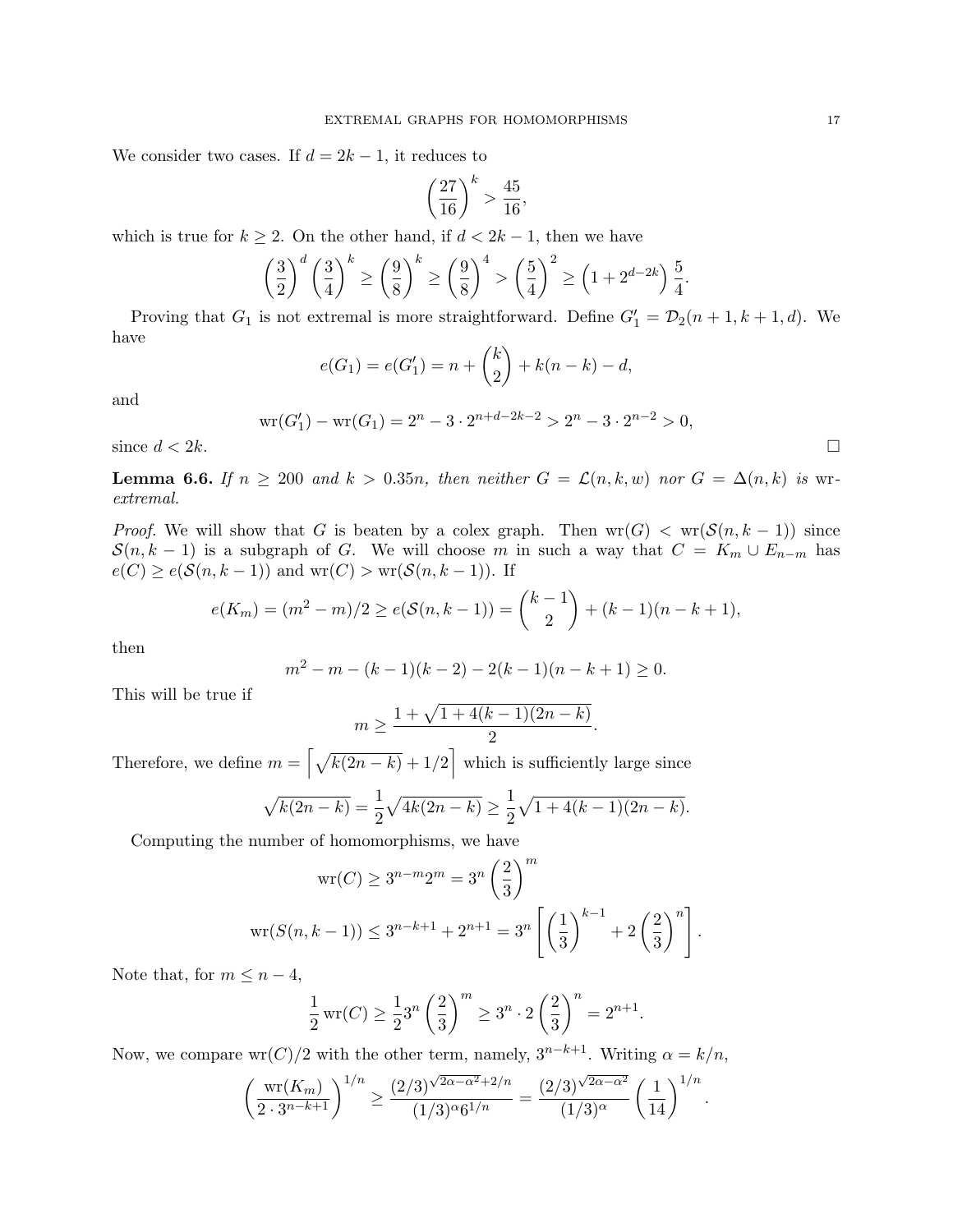By hypothesis,  $n \ge 200$ , so  $(1/14)^{1/n} \ge 0.95$  and

$$
\geq 0.95 \frac{(2/3)^{\sqrt{2\alpha - \alpha^2}}}{(1/3)^{\alpha}}.
$$

Routine analysis of this function of  $\alpha$  establishes that it is strictly bigger than 1 for  $\alpha > 0.35$ .

Now, let  $C' = \mathcal{C}(n, e)$ , where  $e = e(G)$ . We know that C' is a subgraph of C since  $e \leq e(C)$ . Therefore,

$$
\mathrm{wr}(C')\leq \mathrm{wr}(C)<\mathrm{wr}(G),
$$

establishing that G is not wr-extremal.

**Lemma 6.7.** If  $k \geq n-4$ , then  $G = \mathcal{L}(n, k, w)$  is not wr-extremal, unless  $e(G) \geq {n \choose 2}$  $\binom{n}{2} - 2.$ 

*Proof.* Note that  $wr(G) = 2^{n+1} - 1 + 2cb(\overline{G})$ , where  $cb(H)$  is the number of complete bipartite subgraphs of H. A homomorphism can either have range  $\{a, b\}$ , range  $\{b, c\}$ , or map to both a and c (where vertices of  $P_2^{\circ}$  are labelled as in Figure 1). The first two cases account for  $2^{n+1} - 1$ homomorphisms, while the remaining homomorphisms are in 2-to-1 correspondence with complete bipartite subgraphs of  $\overline{G}$ . Thus, maximizing wr(G) is the same problem as maximizing  $cb(\overline{G})$ . Under the hypotheses of the Lemma,  $\overline{G}$  is supported on vertices  $\{n-3, n-2, n-1, n\}$ . A simple case analysis proves that  $\overline{G}$  is not cb-extremal unless  $e(\overline{G}) \leq 2$ .

**Lemma 6.8.** If  $n \ge 200$  and  $0.04n < q < 0.6n$ , then  $G = \mathcal{C}(n, q, w)$  is not wr-extremal.

*Proof.* We will show that G is beaten by a lex graph. We know  $wr(G) < wr(K_q \cup E_{n-q})$  since  $K_q \cup E_{n-q}$  is a subgraph of G. We will choose k in such a way that  $S = \mathcal{S}(n,k)$  has  $e(S) \geq$  $e(K_q \cup E_{n-q})$  and  $\text{wr}(S) > \text{wr}(K_q \cup E_{n-q})$ . We will choose k such that  $k^2 + 2k(n-k) \ge q^2 + n$ , for then

$$
e(S(n,k)) = {k \choose 2} + k(n-k) \ge {q \choose 2} = e(K_q \cup E(n-q)).
$$

To be precise, we define

$$
k = \left\lceil n - \sqrt{n^2 - q^2} + \frac{n}{2\sqrt{n^2 - q^2}} \right\rceil \le n - \sqrt{n^2 - q^2} + 2.
$$

Computing the number of homomorphisms, we have

$$
\operatorname{wr}(K_q \cup E_{n-q}) \le 2 \cdot 3^n \left(\frac{2}{3}\right)^q
$$

$$
\operatorname{wr}(S) \ge 3^{n-k}.
$$

Therefore, writing  $\beta = q/n$ ,

$$
\left(\frac{H(S)}{H(K_q \cup E_{n-q})}\right)^{1/n} \ge \frac{(1/3)^{1-\sqrt{1-\beta^2}}}{(2/3)^{\beta}} \cdot \left(\frac{1}{18}\right)^{1/n}
$$

For  $n \geq 200$  and  $0.04 < \beta < 0.6$ , it is a routine calculation to check that

$$
(1 - \sqrt{1 - \beta^2}) \ln(1/3) - \beta \ln(2/3) \ge 0.015 \ge \frac{\ln(18)}{n},
$$

and hence the Lemma is proved.

**Lemma 6.9.** If  $n \geq 240$  and  $21 \leq q < .25n$ , then  $G = \mathcal{C}(n, q, w)$  is not wr-extremal.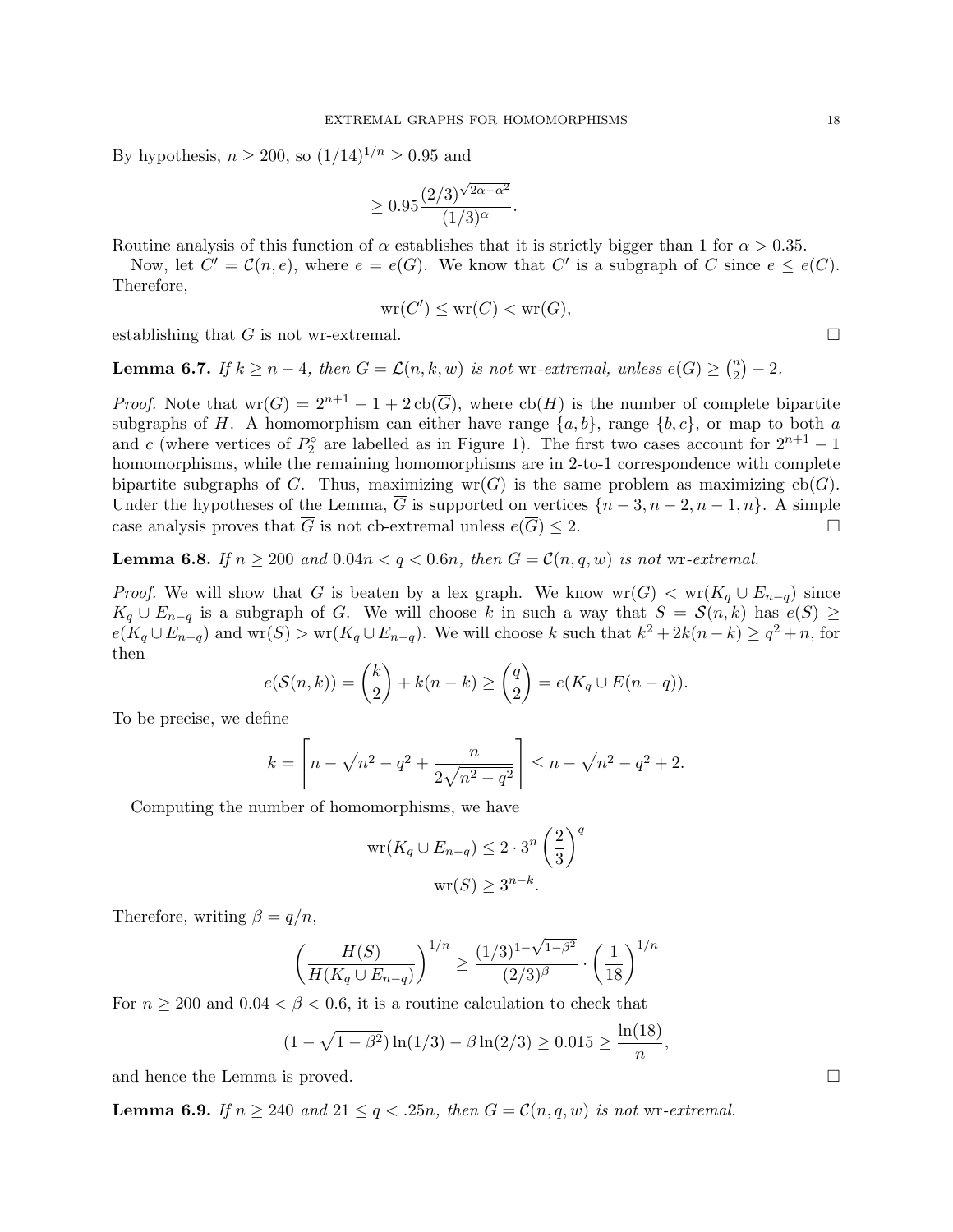*Proof.* We will show that G is beaten by a lex graph. First, we consider the case  $q > 10\sqrt{n}$ . We know  $\text{wr}(G) \leq 3^{n-q}2^{q+1}$ . We write  $e = e(G)$  and define  $\varepsilon = e/n^2$ . We note that  $\varepsilon n^2 \leq q^2/2 \leq$  $(0.25)^2 n^2/2$ , and thus  $\varepsilon \leq 0.05$ . We define

$$
k=\left\lceil \frac{\varepsilon n}{0.85} \right\rceil,
$$

and  $S = \mathcal{S}(n, k)$ . We will show  $e(S) \ge e(G)$  and  $wr(S) > wr(G)$ . First note that

$$
k \le \frac{\varepsilon n}{0.82} - 1,
$$

since otherwise we would have  $\varepsilon n \leq 46$  and hence  $q \leq 10\sqrt{n}$ , contrary to our assumption on q. We have

$$
\frac{\text{wr}(S)}{\text{wr}(G)} \ge \frac{3^{n-k}}{3^{n-q}2^{q+1}}
$$
  
= 
$$
\frac{(1/3)^k}{2(2/3)^q}
$$
  

$$
\ge \frac{(1/3)^{\varepsilon n/0.82 - 1}}{2(2/3)^{\sqrt{\varepsilon}n}}
$$
  

$$
\ge \frac{(1/3)^{\varepsilon n/0.82}}{(2/3)^{\sqrt{\varepsilon}n}}.
$$

So,

$$
\left(\frac{\mathrm{wr}(S)}{\mathrm{wr}(G)}\right)^{1/n} \ge \frac{(1/3)^{\varepsilon/0.82}}{(2/3)^{\sqrt{\varepsilon}}}.
$$

Routine calculation shows that this function of  $\varepsilon$  is at least 1 for all  $\varepsilon \leq 0.08$ .

Now we will do the case  $q \leq 10\sqrt{n}$ . Let  $L = \mathcal{L}(n, k, w)$  be the lex graph on n vertices with e edges. Note that  $e \geq kn$ , and so

$$
k \le \frac{e}{n} \le \frac{(10\sqrt{n} + 1)(10\sqrt{n})}{2n} \le 51.
$$

We have, for  $q \geq 21$ ,

$$
0.64(q - 2)^2 \ge \binom{q + 1}{2} \ge e \ge kn,
$$

hence  $q \ge \sqrt{kn/0.64} + 2$ . We have

$$
\frac{\text{wr}(L)}{\text{wr}(G)} > \frac{3^{n-k}}{2 \cdot 3^n (2/3)^q} \\ > \frac{(3/2) \sqrt{\frac{k n}{0.64}}}{3^k}.
$$

Hence,

$$
\left(\frac{\mathrm{wr}(L)}{\mathrm{wr}(G)}\right)^{1/k} \ge \frac{(3/2)^{\sqrt{\frac{n}{0.64k}}}}{3}.
$$

This last expression is at least 1 for  $\sqrt{n/0.64k} \geq \ln(3)/\ln(3/2)$ , i.e., for  $n \geq 0.64k(\ln(3)/\ln(3/2))^2$ , which is true for  $n \geq 4.7k$ . Thus, since  $k \leq 51$ , the Lemma is proved.